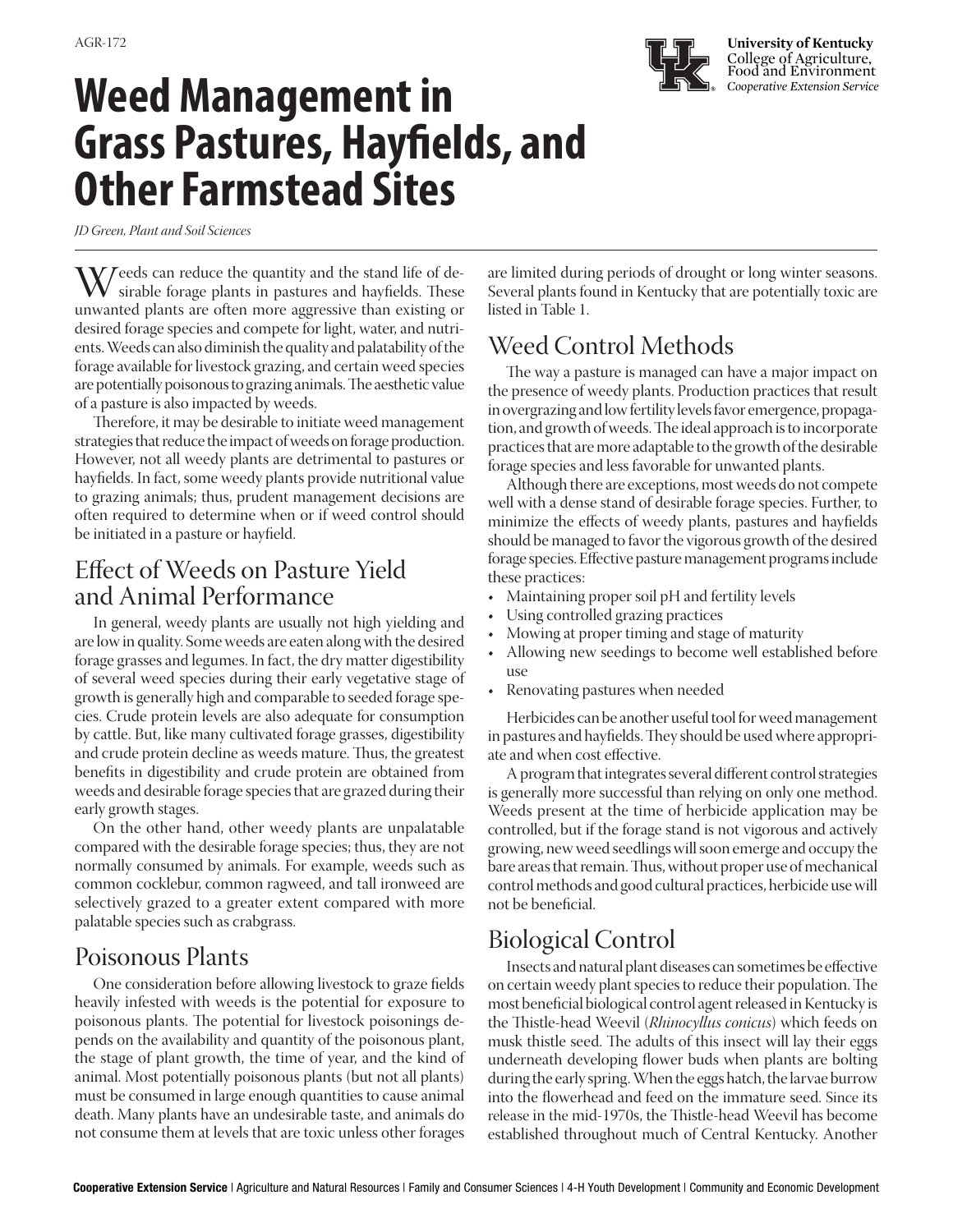|  | Table 1. Plants found in Kentucky potentially poisonous to livestock. |
|--|-----------------------------------------------------------------------|
|--|-----------------------------------------------------------------------|

| <b>Risk</b> | Plant                                                                                           | <b>Toxic Parts</b>                                                               | <b>Animals Affected</b>                                                              |  |  |
|-------------|-------------------------------------------------------------------------------------------------|----------------------------------------------------------------------------------|--------------------------------------------------------------------------------------|--|--|
| Highest     | Ohio Buckeye Horsechestnut<br>(Aesculus spp.)                                                   | Young shoots, leaves, mature seed                                                | All animals                                                                          |  |  |
|             | Mountain Laurel (Kalmia latifolia)<br>Rhododendron (Rhododendron<br>maxium)                     | All parts of plant, particularly the leaves                                      | Cattle, goats, sheep                                                                 |  |  |
|             | Red Maple (Quercus rubra)                                                                       | Leaves, especially when fallen,<br>damaged, or wilted                            | Horses primarily                                                                     |  |  |
|             | Wild Black Cherry (Prunus serotina)                                                             | <b>Wilted leaves</b>                                                             | Cattle, goats, sheep most often<br>affected, although horses can also be<br>affected |  |  |
|             | Yew, Japanese (Taxus spp.)                                                                      | Leaves, bark, wood, seed                                                         | Cattle, horse, goats, sheep                                                          |  |  |
| Moderate    | Castor Bean (Ricinus communis)                                                                  | All parts of the plant                                                           | Horses most susceptible, but all<br>animals can be affected                          |  |  |
|             | Larkspur (Delphinium tricorne)                                                                  | Entire plant; young leaves most toxic                                            | Cattle most susceptible; other animals<br>include horses and sheep                   |  |  |
|             | Hemp Dogbane (Apocynum<br>$c$ annabium $)$                                                      | All parts of the plant, either green or<br>dried in hay                          | Cattle, horses                                                                       |  |  |
|             | Horsetail (Equisetum arvense)                                                                   |                                                                                  |                                                                                      |  |  |
|             | Scouring Rush (Equisetum hyemale)                                                               | Aboveground foliage of plant                                                     | Horses more susceptible than cattle or<br>sheep                                      |  |  |
|             | Indian Tobacco (Lobelia inflata)                                                                | Leaves, stem, fruit                                                              | All animals                                                                          |  |  |
|             | Johnsongrass (Sorghum halepense)                                                                | All plant parts, particularly plants<br>drought stressed, wilted, or after frost | Cattle, horses, goats, sheep                                                         |  |  |
|             | Oaks (Quercus spp.)                                                                             | Acorns; young shoots, leaves, sprouts;<br>fall buds                              | Primary risk to cattle; also to other<br>animals                                     |  |  |
|             | Perilla Mint (Perilla frutescens)                                                               | Leaves, stems, seeds                                                             | Most often cattle; also other animals                                                |  |  |
|             | Poison Hemlock (Conium maculatum)                                                               | Entire plant, particularly roots and seed                                        | All livestock                                                                        |  |  |
| Occasional  | <b>Black Locust</b><br>(Robina pseudoacacia)                                                    | Inner bark, young shoots, leaves,<br>flowers, pods, seed                         | Horses most susceptible, cattle, sheep                                               |  |  |
|             | Bracken Fern (Pteridium latiusculum)                                                            | All stages of plant growth (green or dry)                                        | Sheep less susceptible than cattle and<br>horses                                     |  |  |
|             | Buttercup (Ranunculus spp.)                                                                     | Stem, leaves; the flowering plant<br>contains more toxin than younger<br>plants  | All animals                                                                          |  |  |
|             | Common Cocklebur                                                                                | Seed and young seedlings (cotyledon<br>stage most toxic)                         | Swine, cattle, sheep                                                                 |  |  |
|             | Kentucky Coffee Tree (Gymnocladius<br>dioica)                                                   | Leaves, seeds, pulp                                                              | Cattle, horses, goats, sheep                                                         |  |  |
|             | Milkweed (Asclepias spp.)                                                                       | All parts of the plant, either consumed<br>green or dried in hay                 | Cattle, horses, goats, sheep                                                         |  |  |
|             | Jimsonweed (Datura stramonium)                                                                  | The entire plant, both green and dried;<br>seed most toxic                       | Cattle, horses, sheep, swine                                                         |  |  |
|             | Deadly Nightshade (Solanum nigrum)                                                              | All parts of the plant                                                           | Cattle, horses, goats, sheep, swine                                                  |  |  |
|             | Pigweeds (Amaranthus spp.)                                                                      | Leaves, stem                                                                     | Cattle, sheep, and other ruminants are<br>most susceptible                           |  |  |
|             | Pokeweed<br>(Phytolacca americana)                                                              | All plant parts, especially roots and<br>seed                                    | Cattle, horses, swine                                                                |  |  |
|             | Common Sneezeweed (Helenium<br>autumnale)<br><b>Bitter Sneezeweed (Helenium</b><br>tenuifolium) | All plant parts, either fresh or cured in<br>hay, particularly bloom stage       | Cattle, horses, sheep                                                                |  |  |
|             | White Snakeroot (Eupatorium<br>rugosum)                                                         | Leaves, stems, green flower heads                                                | Cattle, horses, sheep; other domestic<br>animals                                     |  |  |
|             | Star-of-Bethlehem (Ornithogalum<br>umbellatum)                                                  | All parts of the plant, especially bulbs                                         | Cattle, horses, sheep                                                                |  |  |
|             | St. Johnswort (Hypericum perforatum)                                                            | All plant parts, either fresh or dried hay                                       | Cattle, horses, sheep; goats to a lesser<br>degree                                   |  |  |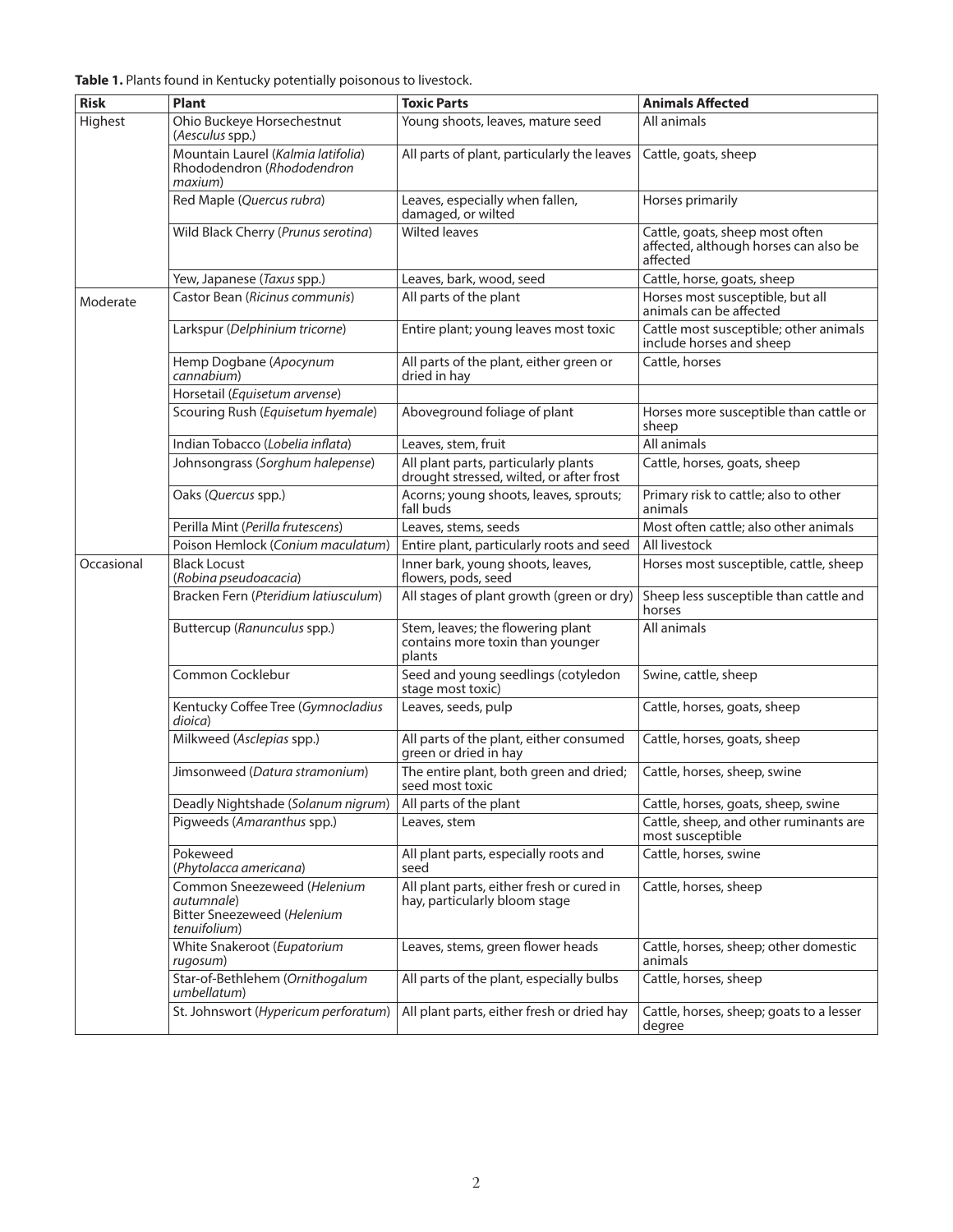insect that has been released for musk thistle control is the Thistle Rosette Weevil (*Trichosirocalus horridus*), but this insect has become less established.

Other natural enemies to weedy plants that can be occasionally observed in Kentucky include rose rosette disease found on multiflora rose, also known as witches' broom, and the presence of a natural microorganism (*Pseudomonas*) that can turn the upper leaves of Canada thistle a yellow to almost white appearance.

## Cultural Practices **Seeding Forages or Renovation**

Sometimes pasture and hayfields must be re-seeded or renovated to maintain proper stands. The time of year forage seeding occurs can determine weed species that will be most troublesome during the establishment phase. Seeding in late summer or early fall will enable the crop to become established and compete with weeds such as large crabgrass and yellow foxtail that emerge the following spring; however, a spring seeding is vulnerable to these weeds. Common chickweed, purple deadnettle, henbit, and other cool-season weeds that begin to emerge in late fall and early winter can compete with forages seeded in the fall.

When establishing grass-legume forage mixtures, it may be desirable to seed the grass component in late summer or fall and interseed the legume species the following spring. This would allow flexibility for use of a broadleaf herbicide, if needed, prior to seeding a legume.

### **Weed-free Seed**

It is also important to use weed-free seed to prevent the introduction of weedy plants. The seed tag should be examined to determine the purity of the seed and the potential presence of weed seed contaminants. The state regulations of the Kentucky Seed Law classify certain plants such as Canada thistle, johnsongrass, and quackgrass as noxious weeds and prohibit their presence in commercial seed sold in Kentucky.

### **Fertility**

Adjusting the soil pH and nutrient levels according to soil test recommendations helps increase the stand density of desirable forage species. However, such practices as the addition of lime and/or proper fertilization alone are usually not effective in eliminating established weeds. In fact, some weeds such as common chickweed, crabgrass, and curly dock can respond favorably to fertilization and grow well in fertile soils.

### **Grazing Practices**

Grazing can be an effective and economical weed management tool. The greatest benefits are obtained when weeds are small. In the early vegetative stage of growth, many weeds can provide a good source of animal nutrition that would be comparable to desired forages. However, the forage quality of weeds declines rapidly as the plant matures.

Animals tend to selectively graze certain plant species because of differences in the plant's palatability; therefore, weeds such as horsenettle or tall ironweed become more prominent over time in grazed pastures because they are less palatable to the animal.

As grazing pressure increases, animal selectivity decreases; thus, more weeds are consumed by animals regardless of forage quality. Flash grazing (putting a lot of cattle, goats, or other livestock on a small area for a short time period) is one method whereby weedy-type plants could be consumed by the animal. Animals should be rotated off these areas to allow desirable plants to recover. A potential drawback of flash grazing is that the forage stand density may be reduced, allowing the germination and growth of other undesirable plants.

### **Mowing**

Timely mowing or clipping of pastures can be beneficial for control or suppressing growth of erect weedy grasses and many broadleaf weeds. A primary benefit of mowing is to prevent or reduce seed production and spread of undesirable plants; therefore, mowing should begin when weeds are in the stem elongation stage but before flowers or grass seedheads are produced. Fields mowed after weed seed become mature offer little benefit to minimize future weed problems.

Some weeds such as common cocklebur that are mowed when they are small or when clipped high may develop new growth from lateral buds. Ideally, mowing should be done when most weeds reach 12 to 18 inches in height. Although some plants when mowed will produce new shoots and seedheads, the number of flowers and amount of seed produced will be notably less than if the field had not been mowed. Best results are obtained if the vegetation is clipped as close to the soil as possible.

Frequent mowing, repeated over a three- to five-year time span, can deplete root reserves of some perennial weeds such as horsenettle or johnsongrass. This practice will help suppress their growth and reproduction.

Not all weeds are inhibited by mowing. Low-growing plants such as dandelions, crabgrass, and nimblewill tend to be more prevalent in pastures that are frequently mowed.

It is important to mow or clip pastures that have been selectively grazed by animals. This helps to prevent or reduce seed production of weedy plants left by the animals. Timely mowing can also promote regrowth of desirable forage species; in fact, mowing can stimulate the production of tender new forage grasses for livestock to graze.

The benefits of clipping pastures may not be as evident if mowing is not part of a complete pasture management system, particularly if mowing has been delayed until after new weed seed are produced or perennial weeds have been able to build up their root reserves.

### **Herbicides**

It is sometimes necessary to consider the use of a herbicide for control of problem weeds. Herbicide selection is based on the type of forage and weed species present, but the decision to use herbicide treatments will also depend on a variety of other factors. Some of these factors may include stage and severity of weed growth, the intended use of the forage, the time of year, environmental conditions such as temperature and rainfall, potential damage to nearby sensitive crops or plants, waiting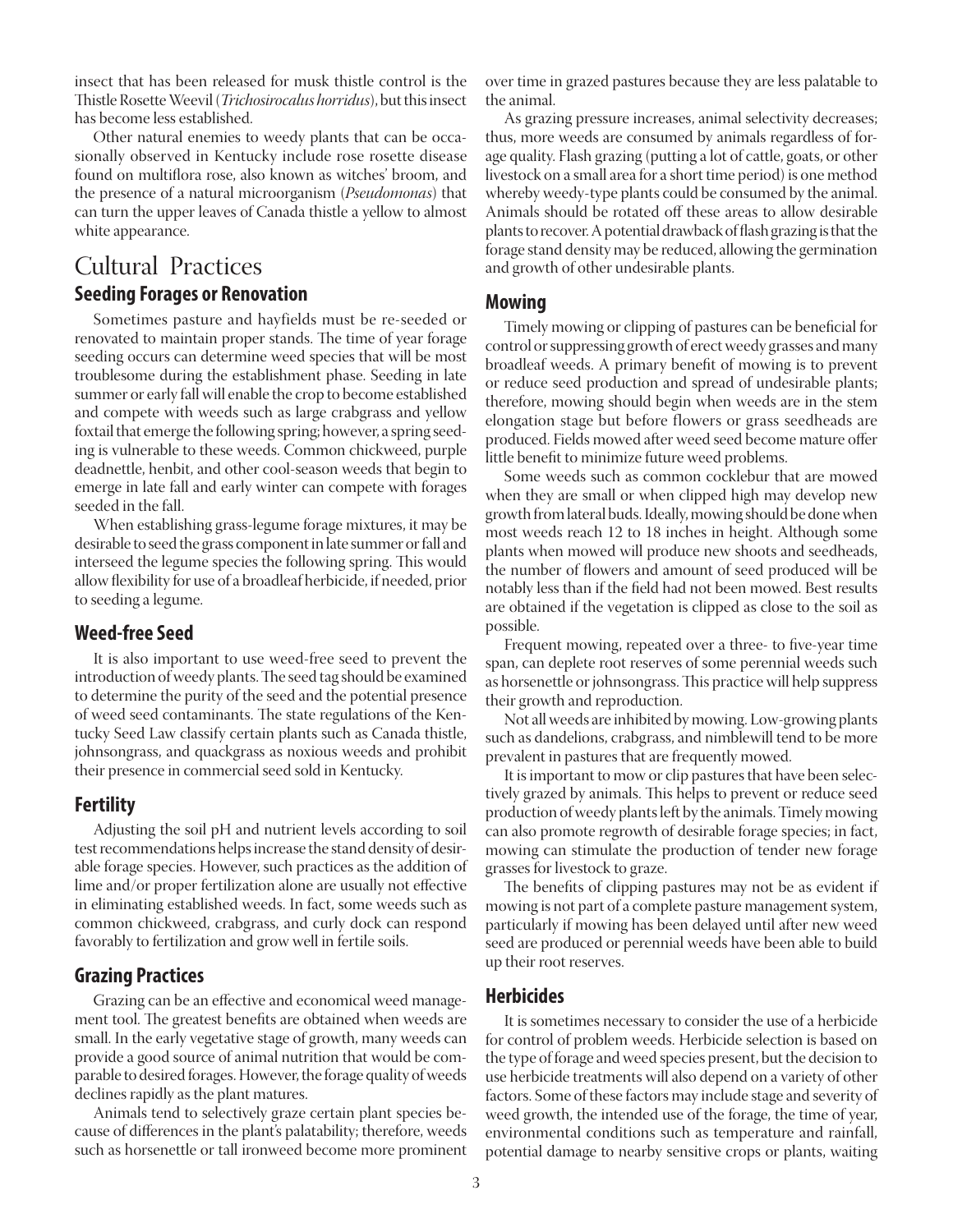**Table 2.** Herbicides labeled for use on permanent grass pastures and approximate costs.

| <b>Herbicide</b>                                                  | Rate                | <b>Estimated</b><br>Cost/Acre* | <b>Type of Weeds Controlled</b>                                                                                                         |
|-------------------------------------------------------------------|---------------------|--------------------------------|-----------------------------------------------------------------------------------------------------------------------------------------|
| MSM 60, Patriot,<br>Purestand<br>[metsulfuron]                    | $0.1$ to $0.4$ oz/A | $$2.00 - $8.00$                | Selected broadleaf weeds and certain woody plants. Temporary growth<br>suppression of tall fescue or other pasture grasses may occur.   |
| Chaparral<br>1.5 to 3 oz/ $A$                                     |                     | $$9.60 - $19.20$               | Herbaceous broadleaf weeds and certain woody plants. Temporary growth<br>suppression of tall fescue or other pasture grasses may occur. |
| Crossbow                                                          | 1 to 2 $qt/A$       | $$10.00 - $20.00$              | Woody brush and broadleaf weeds.                                                                                                        |
| 2,4-D Ester/Amine<br>$(3.8$ lb ae/gal.<br>formulations)           | 1 to 2 $qt/A$       | \$4.00 - \$8.00                | Herbaceous broadleaf weeds.                                                                                                             |
| <b>DuraCor</b>                                                    | 12 to 20 fl $oz/A$  | \$8.90 - \$14.85               | Herbaceous broadleaf weeds.                                                                                                             |
| <b>GrazonNext HL</b>                                              | 1.2 to 2.1 pt/A     | $$8.25 - $14.44$               | Herbaceous broadleaf weeds.                                                                                                             |
| PastureGard HL                                                    | 1.5 to 3 pt/ $A$    | \$24.38 - \$48.75              | Woody brush and herbaceous broadleaf weeds.                                                                                             |
| Prowl H <sub>20</sub>                                             | 1.1 to 2.1 $qt/A$   | $$13.20 - $25.20$              | Selected annual grasses and small-seeded broadleaf weeds                                                                                |
| Sharpen                                                           | 1 to 2 fl oz/ $A$   | $$5.82 - $11.64$               | Selected annual broadleaf weeds                                                                                                         |
| Weedmaster, Brash,<br>Rifle-D<br>$\left[ dicamba + 2,4-D \right]$ | 2 to 4 pt/ $A$      | $$6.20 - $12.40$               | Broadleaf weeds and selected woody brush.                                                                                               |
| <b>MOWING</b>                                                     |                     | $$15.00 - $25.00$              | Broadleaf weeds, weedy grasses, and small brush.                                                                                        |

period after treatment to use forage, and cost of treatment. **Always consult the label before using a herbicide product.**

The *type of forage grown* and whether the desirable forage is a new seeding or an established stand can greatly limit the herbicide options available for use in grazed pastures and hay fields. Herbicides currently available for use in established grass pastures are listed in Table 2.

**In grass pastures interseeded with clover or other forage legumes, selective herbicide options are not available for use as broadcast treatments.** Lack of herbicide options in mixed stands is primarily due to the potential for legume species to be killed or severely injured. Another factor that limits some herbicide options is that the allowed residue levels have not been determined or established by the EPA for some forage species.

Another consideration or limitation when choosing a herbicide product is the *waiting period* after application before livestock are allowed to graze (Table 3). Use of the area as a hayfield can lengthen the waiting period for some products. Also, the kind of animal present, whether beef or lactating dairy animals, can be a factor in determining the waiting period. Since hors-

es are not always specifically mentioned on herbicide labels, the waiting period for beef animals should be applicable. Although some herbicide labels indicate a zero-day waiting period for

**Table 3.** Waiting interval following herbicide application before grazing livestock, harvesting for hay, or removing animals for slaughter.

|                                                                         | <b>Time Interval (days)</b>      |                    |                                  |                                  |                              |  |  |  |  |
|-------------------------------------------------------------------------|----------------------------------|--------------------|----------------------------------|----------------------------------|------------------------------|--|--|--|--|
|                                                                         |                                  | <b>Grazing</b>     | Removal                          |                                  |                              |  |  |  |  |
| <b>Herbicide</b>                                                        | Lactating<br><b>Dairy</b>        | <b>Beef</b>        | Other<br>Animals <sup>1</sup>    | before<br>Slaughter <sup>2</sup> | <b>Hay</b><br><b>Harvest</b> |  |  |  |  |
| MSM60, Patriot, Purestand<br>[metsulfuron]                              | 0                                | $\Omega$           | $\Omega$                         | 0                                | 0                            |  |  |  |  |
| Chaparral <sup>4</sup>                                                  | $\Omega$                         | $\Omega$           | $\Omega$                         | 3                                | $\Omega$                     |  |  |  |  |
| Crossbow<br>1 gal./A or less                                            | <b>Next</b><br>growing<br>season | $\Omega$           | $\Omega$                         | 3                                | 14                           |  |  |  |  |
| 2,4-D (various products) <sup>3</sup>                                   | 0                                | $\Omega$           | $\Omega$                         | $\Omega$                         | 7                            |  |  |  |  |
| Dicamba (Clarity, etc.)<br>up to 1 pt/A<br>up to 2 pt/A<br>up to 4 pt/A | 7<br>21<br>40                    | n<br>n<br>$\Omega$ | $\Omega$<br>$\Omega$<br>$\Omega$ | 30                               | 37<br>51<br>70               |  |  |  |  |
| DuraCor <sup>4</sup>                                                    | $\Omega$                         | $\mathbf{0}$       | 0                                | $\Omega$                         | 14                           |  |  |  |  |
| GrazonNext HL <sup>4</sup>                                              | 0                                | $\Omega$           | $\Omega$                         | $\Omega$                         | 7                            |  |  |  |  |
| PastureGard HL                                                          | 0                                | $\Omega$           | $\Omega$                         | 3                                | 14                           |  |  |  |  |
| Prowl H20                                                               | 0                                | $\Omega$           | $\Omega$                         | $\Omega$                         | 0                            |  |  |  |  |
| Sharpen                                                                 | $\Omega$                         | $\Omega$           | $\Omega$                         | $\Omega$                         | 0                            |  |  |  |  |
| Weedmaster, Brash, Rifle-D<br>$\left[$ dicamba + 2,4-D $\right]$        | 7                                | $\Omega$           | $\Omega$                         | 30                               | 7                            |  |  |  |  |

Other animals include horses, goats, and sheep.<br>
For the removal period indicated, animals for slaughter should be withdrawn from<br>
treated areas or consumption of hay harvested from treated areas.

Waiting period may vary with some 2,4-D formulations (consult label of specific

product used).<br>Do not transfer grazing animals from areas treated to areas where sensitive broadleaf crops occur without first allowing 3 days of grazing on an untreated pasture OR do not spread manure, hay, or straw if animals have consumed hay or grazed forage from treated areas within the previous 3 days (consult label for guidelines and restrictions).

> grazing, a general practice to follow is removal of animals from the treated area for at least 7 to 14 days following application, or longer if necessary, to allow potentially toxic plants to desiccate.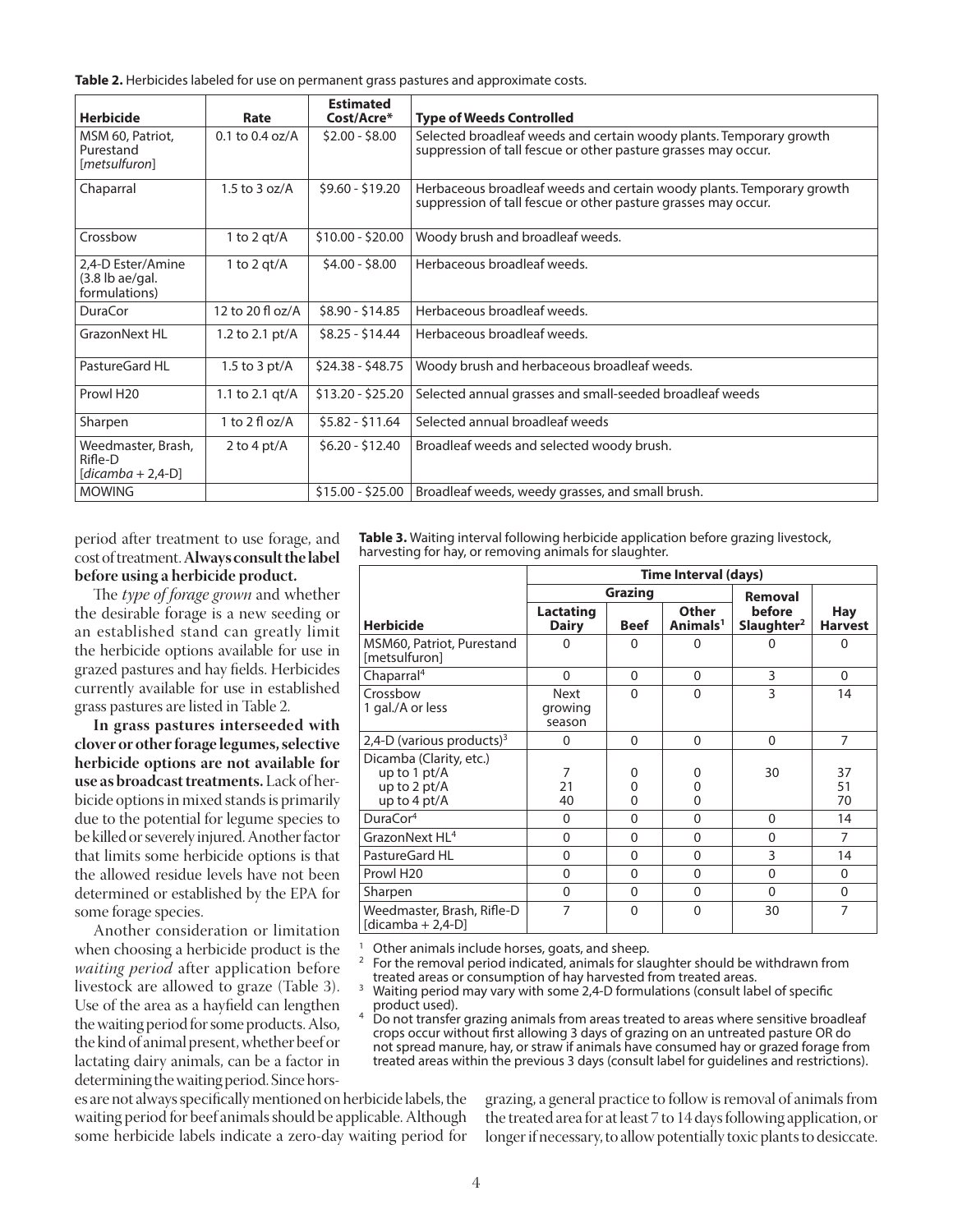The *type of weeds* to be controlled is also a major consideration when selecting a herbicide product (see tables 4 and 5). The control option can often depend on the life cycle of the plant (whether it is an annual, biennial, or herbaceous perennial) or on whether it is a woody plant such as multiflora rose. The age and size of the plant can also determine the herbicide rate and its potential effectiveness. Herbicide treatments are most often used for weeds such as musk thistle, multiflora rose, and other broadleaf-type plants in which herbicides are known to be effective. Herbicides that will selectively control broom sedge, purpletop, and other weedy-type grasses in grass pastures and hay fields are not available.

Proper *timing of a herbicide application* should be based on stage of weed growth, potential risk to nearby sensitive crops, and environmental conditions, such as air temperatures and humidity. Newly seeded forage grasses or legumes can be injured if herbicides are applied before or soon after a new seeding or pasture renovation. In general, annual broadleaf weeds are easier to control when herbicides are applied to plants that are small and actively growing. Perennial broadleaf weeds tend to be most susceptible when plants have reached the early bloom to bloom stage of growth.

Since many herbicides are applied to the foliage, the ideal temperatures for most applications is when daytime air temperatures remain above 60°F for several days before and following application. However, applying herbicide products containing dicamba (e.g. Weedmaster, Brash), 2,4-D, and triclopyr (Crossbow, PastureGard, Remedy) when temperatures exceed 85°F may result in off-site movement of herbicide vapors that can injure tobacco fields, grapes, vegetable gardens, and other nearby sensitive crops.

One final consideration before selecting a herbicide is the cost of treatment. The estimated cost associated with weed management by herbicides can range from approximately \$8.00 per treated acre to nearly \$40.00 per acre (Table 2). Treatment costs are determined by the herbicide used, the application rate, and cost of making the application. Some herbicide treatments may provide few benefits compared with other control options or management strategies.

## Pasture Renovation or Replacement of Endophyte-infected Tall Fescue

It is sometimes necessary to renovate pastures and hayfields to improve the overall quality of the forage or to replace an endophyte-infected tall fescue stand. Renovation practices generally involve either: 1) killing the existing vegetation with herbicides and then re-seeding a forage crop with a no-tillage drill or 2) rotating the pasture to corn or other crops.

In a crop rotation approach, a grain crop is often grown for one or two years, or a summer annual forage crop is seeded the year before re-seeding back to a perennial forage species. Depending on the field situation, field corn or other crops can be grown in a conventional seedbed by plowing or by no-tillage methods into the old sod. In a crop rotation system, select herbicides that do not have the potential to persist in the soil and injure fescue or other forages that will be seeded. Crop re-

planting and rotation guidelines for corn and soybean herbicide applications are listed in University of Kentucky Cooperative Extension publication AGR-6: *Chemical Control of Weeds in Kentucky Farm Crops*.

Replacement of endophyte-infected tall fescue or other forage grasses without the benefit of tillage depends entirely on herbicides for control. Complete control of the undesirable vegetation may not be obtained under conditions of environmental stress or poor application. Therefore, proper timing, herbicide application, and good management are essential to achieve optimum control. It is also important that existing tall fescue not be allowed to go to seed prior to and during the year of re-establishment.

The preferred time of year to use a herbicide for controlling tall fescue and certain other perennials is in **mid- to late summer or early fall**. Apply when forage grasses are actively growing. Allow at least 4 to 6 weeks between first herbicide application and when grass seeding is desired; this allows the treated grasses to decay and not interfere with emergence of the newly seeded grasses. Herbicides labeled for use in pasture renovations contain either glyphosate (i.e., Roundup and various other products) or paraquat (Gramoxone,etc.).

#### **Glyphosate**

For renovation of a tall fescue pasture, glyphosate should be applied to kill the existing tall fescue in the late summer or fall approximately 3 to 4 weeks before reseeding. Apply glyphosate when tall fescue has 6 to 12 inches of new growth and is actively growing. Forage grasses should be mowed or grazed to obtain the recommended height.

Application rates for glyphosate products are summarized in the following table:

|                                                    | <b>Tall Fescue/Grass Pasture Renovation</b> |                                     |                                         |  |  |  |  |  |  |
|----------------------------------------------------|---------------------------------------------|-------------------------------------|-----------------------------------------|--|--|--|--|--|--|
| <b>Glyphosate</b><br><b>Formulation</b>            | Fall<br><b>Application</b>                  | <b>Spring</b><br><b>Application</b> | <b>Sequential</b><br><b>Application</b> |  |  |  |  |  |  |
| 3 lb ae/gal.                                       | $1 - 1.5$ gt/A                              | 3 qt/A                              | $1-2$ pt/ $A$                           |  |  |  |  |  |  |
| Buccaneer.<br>Glyphosate, GlyStar<br>Mad Dog, etc. |                                             |                                     |                                         |  |  |  |  |  |  |
| 4 lb ae/gal.                                       | $1.5-2$ pt/A                                | 4.5 pt/ $A$                         | $0.75 - 1.5$ pt/A                       |  |  |  |  |  |  |
| Credit 5.4 Extra.<br>Duramax, Durango              |                                             |                                     |                                         |  |  |  |  |  |  |
| 4.5 lb ae/gal.                                     | 22-32 fl. oz/A                              | $2$ qt/ $A$                         | 11-22 fl. oz/ $A$                       |  |  |  |  |  |  |
| Abundit Edge,<br>Honcho K6,<br>Roundup PowerMAX    |                                             |                                     |                                         |  |  |  |  |  |  |
| 4.8 lb ae/gal.                                     | 20-24 fl. oz/A                              | $1.9$ qt/A                          | 10-16 fl. oz/A                          |  |  |  |  |  |  |
| Roundup PowerMAX 3                                 |                                             |                                     |                                         |  |  |  |  |  |  |

Apply the recommended rate using a spray volume of 10 to 15 gallons of water per acre. Before reseeding the desired forage grass, a second application or sequential treatment of glyphosate will help improve long-term control and provide control of undesirable seedling grasses and broadleaf weeds that germinate after the initial treatment.

Renovating fields containing orchardgrass can be more difficult; therefore, apply glyphosate at a higher rate. For control or suppression of orchardgrass in pastures and hayfields, apply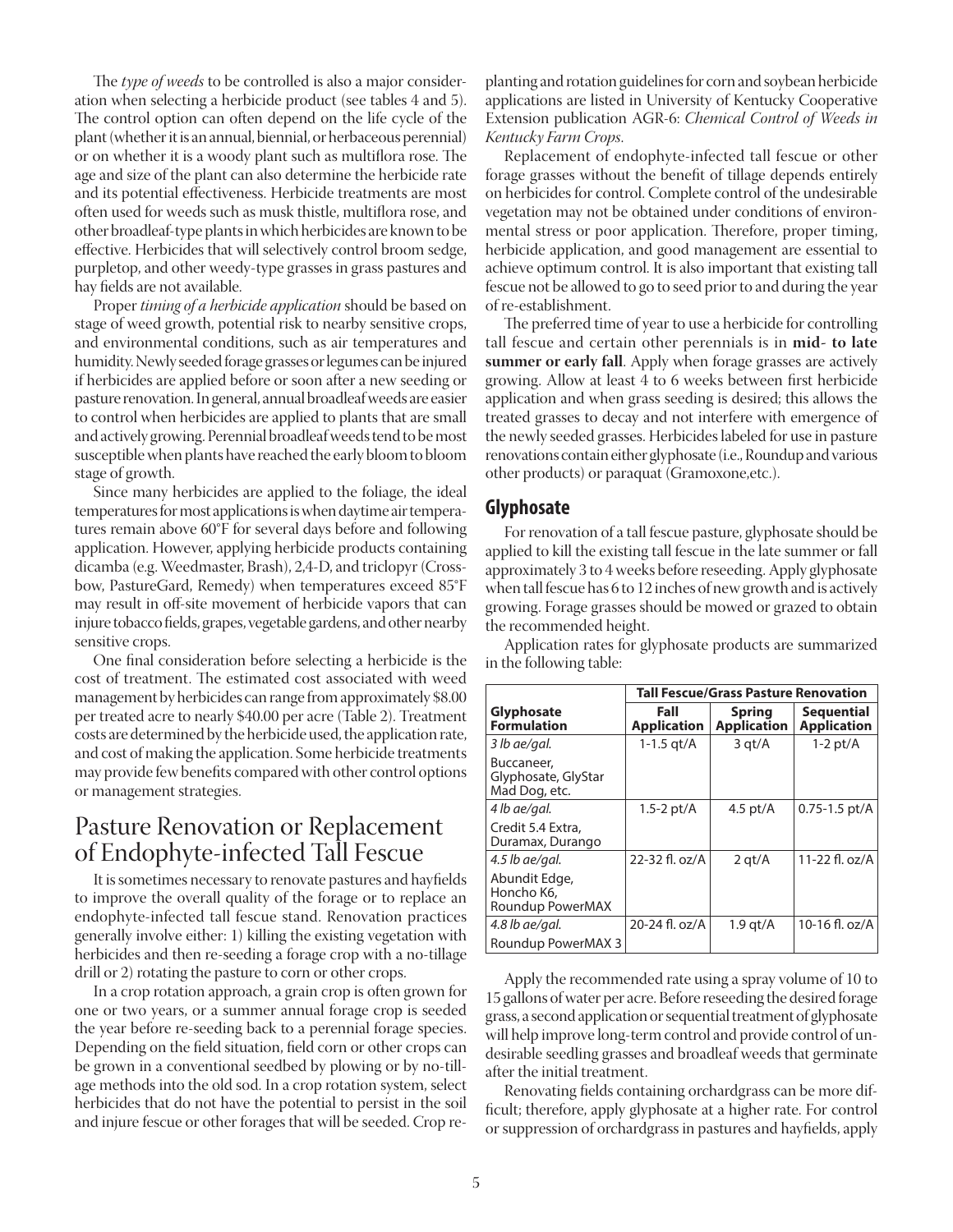to actively growing orchardgrass when most plants are 4 to 12 inches tall.

Remove domestic livestock before treatment and keep them out of the field for at least eight weeks after application before grazing or harvesting the newly established forage grasses.

### **Paraquat**

Paraquat should be applied as two separate treatments. Make the first application when tall fescue is growing and no more than 4 inches tall. A second application should be timed to spray regrowth, which usually occurs 10 to 21 days after the first application. Add a nonionic surfactant to the spray mixture at 0.25% v/v (2 pt/100 gal. of water) or a crop oil concentrate at 1%  $v/v$  (1 gal. COC/100 gal. of water). Broadcast the spray mixture at a minimum of 15 gallons of water per acre. Application rates for paraquat products are summarized in the following table:

Do not seed tall fescue or other forage crops into treated areas with green vegetation. Remove domestic livestock before the first application, and keep them out of the field until new forage growth is at least 6 inches tall.

|                                 | <b>Tall Fescue/Grass Pasture Renovation</b> |                                                           |  |  |  |  |  |  |  |
|---------------------------------|---------------------------------------------|-----------------------------------------------------------|--|--|--|--|--|--|--|
| Paraquat<br><b>Formulation</b>  | <b>First Application</b>                    | <b>Second Application</b><br>$(10-21 \text{ days apart})$ |  |  |  |  |  |  |  |
| $2$ lb ai/gal.                  | 2 pt/A                                      | $1-2$ pt/A                                                |  |  |  |  |  |  |  |
| Gramoxone SL 2.0                |                                             |                                                           |  |  |  |  |  |  |  |
| 3 lb ai/gal.                    | $1.3 \text{ pt/A}$                          | $0.75 - 1.3$ pt/A                                         |  |  |  |  |  |  |  |
| Gramoxone SL 3.0<br>Parazone 3S |                                             |                                                           |  |  |  |  |  |  |  |

# Herbicides for Use in Established Grass Pastures and Hayfields

### **Chaparral**

Chaparral contains a mixture of aminopyralild (62%) + metsulfuron (9.45%) per lb of product. For use on permanent grass pastures, CRP acres, and other designated non-cropland sites. Do not use on timothy or other cool-season grasses grown for hay. Use special precautions when applying to tall fescue, since temporarily crop stunting, yellowing, and suppression of growth may occur.

### *Use Rate*

Apply Chaparral at 1.5 to 3 oz/A for post emergence control of annual, biennial, and perennial broadleaf weeds.

### *Additives*

Apply with either a Crop Oil Concentrate at 1% v/v (1 gal per 100 gal spray solution) or a Nonionic Surfactant at 0.25% (1 qt per 100 gal spray solution). In addition, an ammonium nitrogen fertilizer such as UAN or AMS can be used unless prohibited by a tank mix partner labeling.

### *Weeds Controlled*

For herbaceous control of susceptible broadleaf weeds such as cocklebur, spiny amaranth, curly dock, biennial thistles (bull, musk, plumeless), Canada thistle, horsenettle, and tall ironweed.

### *General Comments*

Apply as a foliar treatment when susceptible broadleaf weeds are actively growing. Consult label for specific rates recommended depending on weeds to be controlled. Spot treatments may be applied at rates equivalent to broadcast rates. Chaparral may stunt tall fescue, cause it to turn yellow, or cause seed head suppression. To minimize symptoms on tall fescue do not use more than 2 oz/A, apply with a non-ionic surfactant at a reduced rate, and tank mix with 2,4-D (consult label). For optimum uptake and translocation of herbicide, avoid mowing, haying, or soil disturbance in treated areas for at least 14 days following application. On grasses seeded in the spring and early summer wait until grass has been planted at least 4 months prior to the application; with fall applications do not plant grasses the following spring. The total amount of Chaparral applied per year must not exceed 3.3 oz per acre.

### *Precautions*

Do not use on Timothy hay or other cool-season grasses grown for hay. Do not use Chaparral on pastures or other areas if loss of legume species or other broadleaf plants cannot be tolerated. Do not plant forage legumes following treatment until a soil bioassay has been conducted to determine if aminopyralid and metsulfuron concentrations in the soil will not adversely affect legume establishment. Do not rotate to cropland within one year following treatment, and do not plant a broadleaf crop until an adequate field bioassay has been conducted. Avoid applications under conditions that may allow spray drift, particularly in areas where sensitive broadleaf crops or other desirable vegetation is growing nearby.

### *Grazing and Hay Restrictions*

No restrictions on grazing or grass hay harvest following application. However, do not transfer grazing animals from areas treated to areas where sensitive broadleaf crops occur without first allowing 3 days of grazing on an untreated pasture (urine and manure may contain enough aminopyralid to cause injury to sensitive broadleaf plants). Do not spread manure, hay, or straw if animals have grazed forage or consumed hay harvested from treated areas within the previous 3 days.

### *Tank Mixes*

Chaparral may be tank-mixed with other herbicides approved for grass pastures unless prohibited by the products label and the tank-mixture is physically compatible.

### **Crossbow**

Crossbow contains a mixture of triclopyr  $(1 \text{ lb } ae/gal.)$  + 2,4-D ester (2 lb ae/gal.). Similar products include Candor and Crossroads. For use on permanent grass pastures, hayfields, fence rows, and other farmstead (non-cropland sites). May also be applied as a spot treatment on dormant stems and basal bark areas and as a cut-surface (stump) treatment on selected woody species.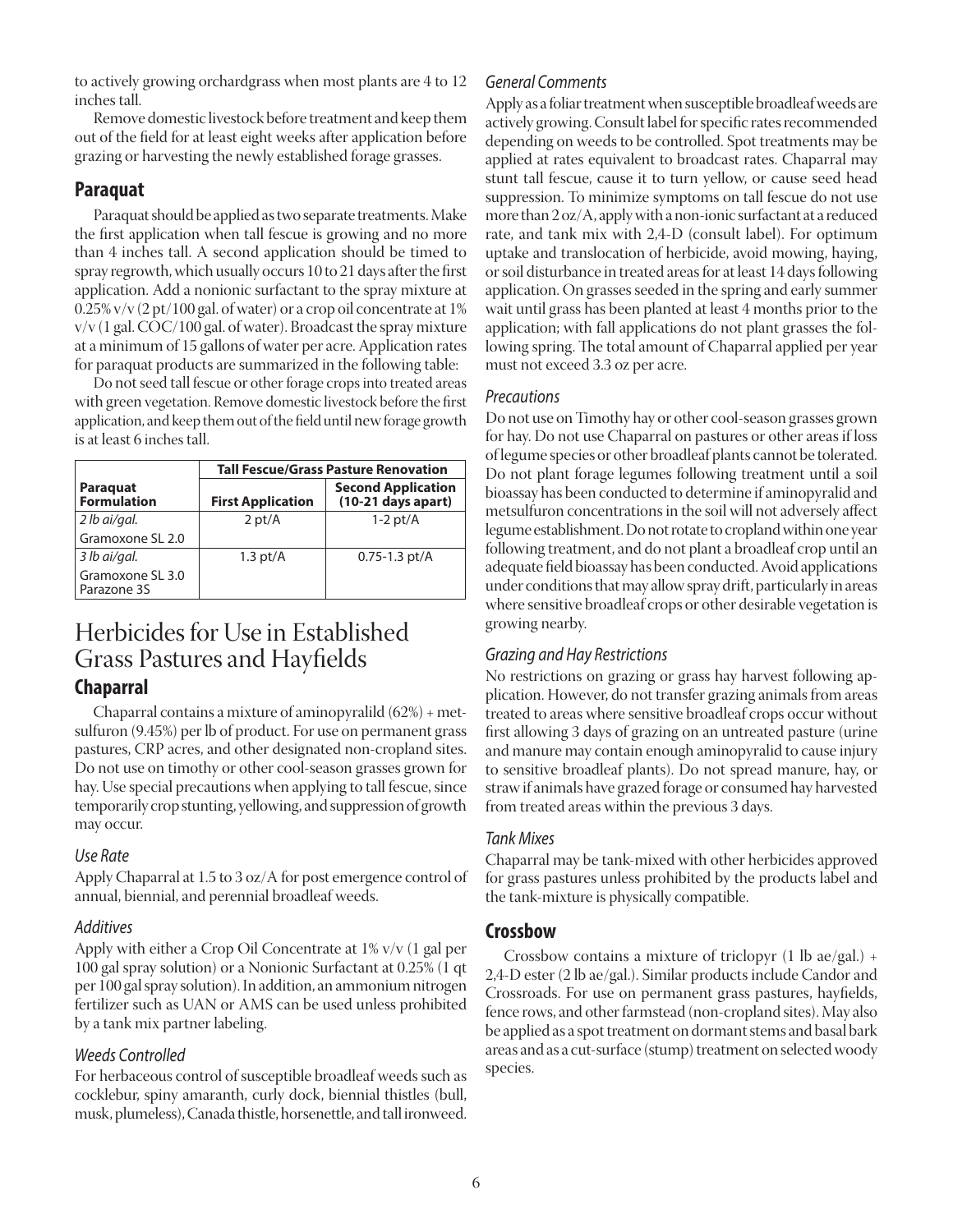| <b>Weed Species</b>                                      | Life Cycle <sup>1</sup> | <b>Preferred Time for</b><br>Herbicide Treatment <sup>2</sup> | $2,4-D$        | dicamba (Clarity, etc.) | etc.)<br>$2,4 - D$<br>(Weedmaster<br>dicamba+ | Crossbow                 | PastureGard              | <b>DuraCor</b>      | GrazonNext          | Chaparral <sup>3</sup>   | metsulfuron <sup>3</sup> (MSM60,<br>Patriot, etc.) | Sharpen                  | <b>MOWING</b> <sup>4</sup> |
|----------------------------------------------------------|-------------------------|---------------------------------------------------------------|----------------|-------------------------|-----------------------------------------------|--------------------------|--------------------------|---------------------|---------------------|--------------------------|----------------------------------------------------|--------------------------|----------------------------|
| Amaranth, Spiny (Pigweed)                                | A                       | May-July                                                      | F/G            | F/G                     | G                                             | G                        | F/G                      | G                   | G                   | G                        | G                                                  |                          | Χ                          |
| Aster spp. (White Heath Aster)                           | Α                       | July-Sept                                                     | F/G            | G                       | G                                             | G                        | $\overline{\phantom{a}}$ |                     | $\overline{a}$      | $\overline{\phantom{a}}$ | F                                                  | P                        | R                          |
| Burdock, Common                                          | B                       | Feb-Mar                                                       | G              | F                       | G                                             | G                        | G                        | G                   | G                   | G                        | $\overline{F}$                                     | P                        | R                          |
| Buttercup spp.                                           | A                       | Feb-Apr                                                       | G              | F/G                     | G                                             | G                        | F                        | G                   | G                   | G                        | $\overline{\mathsf{G}}$                            | P/F                      | X                          |
| Carrot, Wild (Queen Anne's Lace)                         | B                       | May-June                                                      | F/G            | F/G                     | F/G                                           | F/G                      | F                        | G                   | G                   | G                        | G                                                  | P                        | R                          |
| Chickweed, Common                                        | A                       | Nov or Feb-Mar                                                | P              | F/G                     | G                                             | F                        | G                        | G                   | G                   | G                        | G                                                  | P/F                      | X                          |
| Chicory                                                  | P                       | Feb-Mar or Aug-Nov                                            | F/G            | F/G                     | G                                             | G                        | G                        | G                   | G                   | G                        | F/G                                                | P                        | R                          |
| Clover, White                                            | P                       | May-Aug                                                       | F              | G                       | G                                             | G                        | G                        | G                   | G                   | G                        | G                                                  | P                        | Χ                          |
| Cocklebur, Common                                        | A                       | May-July                                                      | G              | G                       | G                                             | G                        | G                        | G                   | G                   | G                        | G                                                  | G                        | R                          |
| Dandelion                                                | P                       | Oct-Nov or Mar-Apr                                            | G              | G                       | G                                             | G                        | F/G                      | G                   | G                   | G                        | G                                                  | P                        | Χ                          |
| Deadnettle, Purple / Henbit                              | Α                       | Feb-Mar                                                       | $\mathsf{P}$   | F/G                     | G                                             | F                        | F/G                      | G                   | G                   | G                        | G                                                  | $\overline{\phantom{0}}$ | Χ                          |
| Dock, Curly or Broadleaf                                 | P                       | Feb-Apr                                                       | P/F            | F                       | F/G                                           | G                        | F/G                      | G                   | G                   | G                        | G                                                  | P                        | Χ                          |
| Dogbane, Hemp                                            | $\mathsf{P}$            | May-Aug                                                       | P/F            | F                       | F                                             | G                        | G                        | P/F                 | P/F                 | P/F                      | P                                                  | P                        | S                          |
| Garlic, Wild                                             | P                       | Nov or Mar-Apr                                                | F              | F                       | F                                             | F                        | P                        | F                   | F                   | F/G                      | G                                                  | P                        | Χ                          |
| Goldenrod spp.                                           | ${\sf P}$               | June-Aug                                                      | $\overline{F}$ | F/G                     | F/G                                           | G                        | F                        | F                   | F/G                 | F/G                      | P                                                  | P                        | S                          |
| Hemlock, Poison                                          | B                       | Nov or Mar-Apr                                                | F/G            | F/G                     | F/G                                           | F/G                      | P                        | F/G                 | F/G                 | $\overline{\phantom{0}}$ | F                                                  | P                        | R                          |
| Horsenettle                                              | P                       | July-Aug                                                      | P              | P/F                     | F                                             | F                        | P/F                      | G                   | G                   | F/G                      | F                                                  | P                        | Χ                          |
| Ironweed, Tall                                           | P                       | June-Aug                                                      | P              | F                       | F                                             | G                        | G                        | G                   | G                   | G                        | P                                                  | P                        | S                          |
| Jimsonweed                                               | A                       | May-July                                                      | F              | G                       | G                                             | G                        | $\overline{\phantom{a}}$ | G                   | G                   | G                        | $\overline{\phantom{0}}$                           | $\overline{\phantom{0}}$ | R                          |
| Lespedeza, Sericea                                       | P                       | June-July                                                     | P              | P/F                     | P/F                                           | G                        | G                        | P/F                 | P/F                 | F/G                      | F/G                                                | P                        | Χ                          |
| Marshelder (Sumpweed)                                    | A                       | May-July                                                      | F/G            | F/G                     | G                                             | G                        | F                        | G                   | G                   | G                        | F                                                  | $\overline{a}$           | R                          |
| Milkweed, Common                                         | P                       | July-Sept                                                     | P              | F                       | P/F                                           | F                        | P/F                      | P/F                 | P/F                 | P/F                      | P                                                  | P                        | S                          |
| Mint, Perilla                                            | Α                       | May-July                                                      | F              | F                       | F/G                                           | G                        | F/G                      | G                   | G                   | G                        | $\overline{\phantom{a}}$                           |                          | S                          |
| Multiflora Rose                                          | P                       | Apr-June or Sept                                              | P              | P                       | F<br>$\overline{\mathsf{G}}$                  | G                        | G                        | F                   | F                   | F/G                      | G                                                  | P                        | Χ                          |
| Mustard spp. / Yellow Rocket                             | A<br>P                  | Feb - Mar                                                     | G<br>P         | G<br>P                  | P                                             | G<br>P/F                 | G<br>F                   | $\overline{a}$<br>P | $\overline{a}$<br>P | $\overline{a}$<br>P      | F                                                  | P                        | R                          |
| Passionflower, Maypop<br>Plantain, Broadleaf or Buckhorn | ${\sf P}$               | May-July<br>Oct-Nov or Mar-Apr                                | F/G            | F                       | F/G                                           | G                        | F                        | G                   | F/G                 | F/G                      | $\overline{\phantom{0}}$<br>F/G                    | P                        | Χ<br>Χ                     |
| Pokeweed, Common                                         | ${\sf P}$               | May-July                                                      | F              | F/G                     | F/G                                           | F/G                      | P                        | F/G                 | F/G                 | F                        | P                                                  | P                        | S                          |
| Ragweed, Common                                          | Α                       | May-July                                                      | F/G            | G                       | G                                             | G                        | G                        | G                   | G                   | G                        | P                                                  | G                        | R                          |
| Ragweed, Lanceleaf                                       | A                       | May-July                                                      | F/G            | G                       | G                                             | G                        | $\overline{\phantom{a}}$ | G                   | G                   | $\overline{a}$           | P                                                  | $\overline{a}$           | R                          |
| Sida, Arrowleaf                                          | Α                       | May-July                                                      | P              | P                       | P                                             | $\overline{\phantom{a}}$ | $\overline{\phantom{a}}$ | F                   | F.                  | F                        | $\overline{\phantom{a}}$                           | $\overline{\phantom{a}}$ | R                          |
| Sneezeweed, Bitter                                       | A                       | May-July                                                      | F/G            | F/G                     | $\mathsf G$                                   | G                        | G                        | G                   | G                   | G                        |                                                    |                          | R                          |
| Sorrel, Red (Sheep Sorrel)                               | P                       | Sept-Nov or Mar                                               | ${\sf P}$      | F                       | F/G                                           | F/G                      | F                        |                     |                     | F/G                      | F/G                                                | P                        | X                          |
| Spurge, Nodding                                          | A                       | June-July                                                     | $\overline{P}$ | P                       | P                                             | P/F                      | $\overline{\phantom{a}}$ | P/F                 | P/F                 | G                        | G                                                  |                          | R                          |
| Thistle, Bull                                            | B                       | Oct-Nov or Feb-Mar                                            | $\mathsf G$    | G                       | $\mathsf G$                                   | G                        | F/G                      | G                   | G                   | G                        | F/G                                                | P                        | R                          |
| Thistle, Canada                                          | ${\sf P}$               | Prebud or Oct-Nov                                             | P              | P/F                     | F                                             | F                        | P/F                      | G                   | G                   | G                        | F                                                  | P                        | S                          |
| Thistle, Musk (Nodding)                                  | B                       | Oct-Nov or Feb-Mar                                            | G              | G                       | $\mathsf G$                                   | $\mathsf G$              | F/G                      | G                   | G                   | G                        | F/G                                                | P                        | $\mathsf{R}$               |
| Tickclover (Desmodium spp.)                              | P                       | June-Aug                                                      | P              |                         | F                                             | F/G                      | F/G                      | F/G                 | F/G                 |                          | $\overline{\phantom{a}}$                           | P                        | R                          |
| Trumpetcreeper                                           | P                       | Aug-Sept                                                      | $\overline{P}$ | P                       | P/F                                           | F                        | F                        | P                   | P                   | $\overline{a}$           | $\overline{P}$                                     | P                        | X                          |
|                                                          |                         |                                                               |                |                         |                                               |                          |                          |                     |                     |                          |                                                    |                          |                            |

#### **Control:**

G = Good or Excellent; F = Fair (suppression or partial control); P = Poor; – = No Information.

<sup>1</sup> Life Cycle: A = Annuals; P = Perennials; B = Biennials.<br><sup>2</sup> The preferred time for herbicide treatment will depend on environmental conditions and other factors.<br><sup>3</sup> May cause temporary yellowing, stunting and seedhea

This table should be used only as a guide for comparing the relative effectiveness of herbicides to a particular weed. The herbicide may perform better or worse than indicated in the table depending on the species, weed size, time of application and/or extreme weather conditions. Consult herbicide label for weed height or growth stage and product amount. Read and follow all label directions and precautions before herbicide application.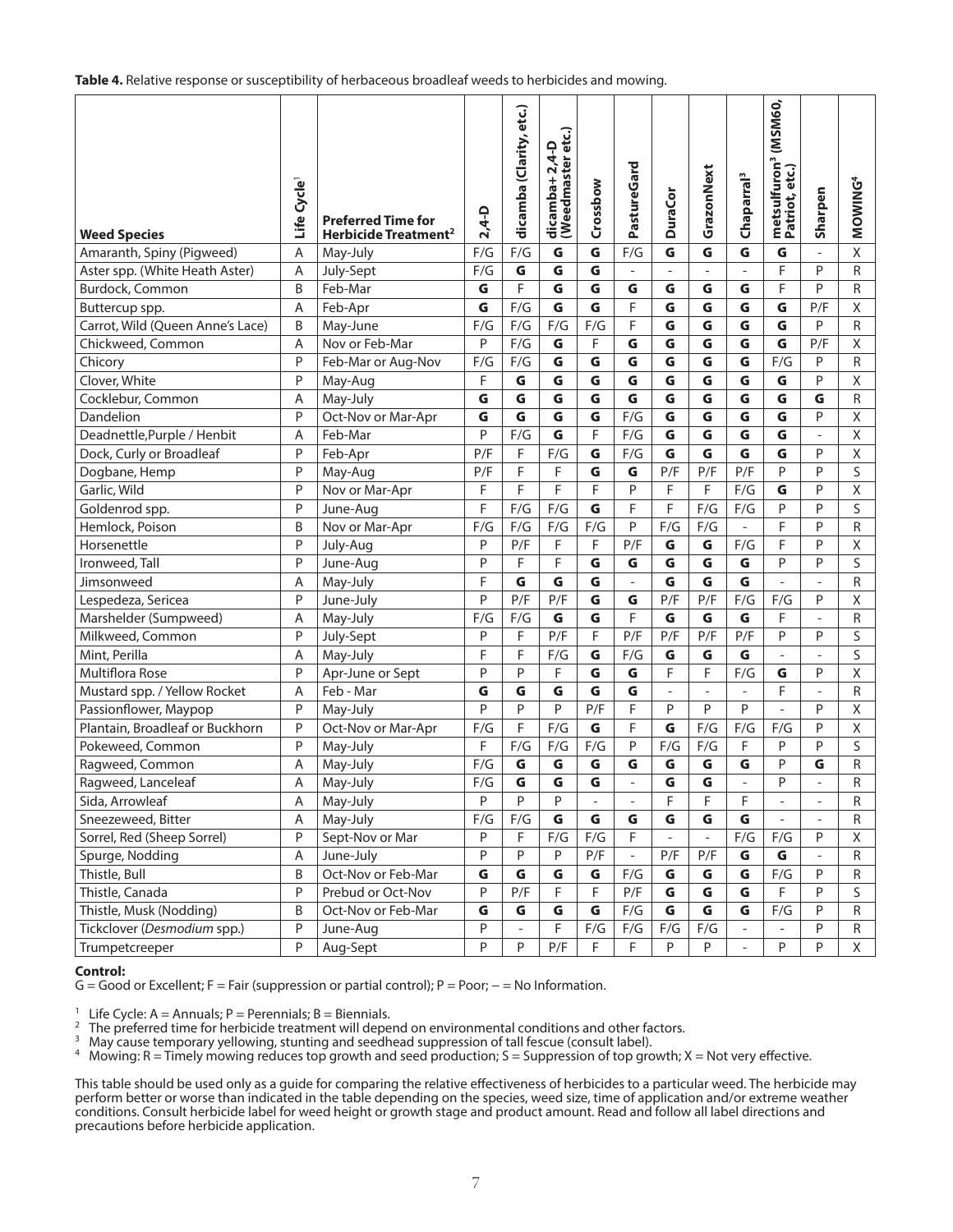### *Use Rate*

- **• Foliar Broadcast Treatment:** Apply Crossbow at 1 to 2 qt/A for annuals and biennial broadleaf weeds; 2 to 4 qt/A for perennials and woody brush, depending on weed species and stage of growth.
- **• Spot Treatment:** Mix Crossbow as a 1 to 1.5% v/v solution with water. See Table 6 for mixing spot treatments.
- **• Dormant Stem Treatment:** Mix 1 to 4 gallons of Crossbow with a commercial basal oil (consult label) to make 100 gallons of spray solution. Apply to dormant upper and lower stems including root collar and any ground sprouts.
- **• Thinline Basal (for control of small multiflora rose):** Apply a horizontal thin line of undiluted Crossbow across stems at a height where stems are less than ½ inch in diameter.
- **• Cut Surface Treatment:** Mix 4 gallons of Crossbow with a commercial basal oil (consult label) to make 100 gallons of spray mixture. Apply immediately to surface area of freshly cut stumps.

### *Additives*

None required.

### *Weeds Controlled*

Controls or suppresses growth of selected broadleaf weeds such as bull thistle, curly dock, musk thistle, and tall ironweed and certain woody brush such as blackberry and multiflora rose.

### *General Comments*

Apply as a broadcast treatment on annual, biennial, and perennial broadleaf weeds when plants are actively growing. Spot treatments may be used on individual plants or small areas of undesirable vegetation. For multiflora rose, Crossbow can be applied when plants are dormant or breaking dormancy using an undiluted thinline basal application or Lo-Oil dormant stem treatment. For control of susceptible trees and prevention of sprouts of cut trees, apply Crossbow to freshly cut surfaces as a stump treatment.

Consult label for specific rates to use depending on vegetation to be controlled.

### *Precautions*

Do not apply to pastures seeded with forage legumes such as clover, as severe injury to the forage can result. Avoid applications of Crossbow when sensitive broadleaf crops such as tobacco, vegetable crops, or other desirable plants and trees are growing nearby. Do not apply near sensitive crop areas if conditions on day of treatment are favorable for off-site spray drift such as when wind speed exceeds 5 mph, air temperature is expected to exceed 85°F, and/or temperature inversions exist. Do not reseed pastures within a minimum of 3 weeks after treatment.

### *Grazing and Hay Restrictions*

There are no grazing restrictions following application of Crossbow except for lactating dairy animals. Do not allow lactating dairy animals to graze treated areas until the next growing season following application. Animals for slaughter should be withdrawn from treated grass at least 3 days before slaughter. Do not harvest hay for 14 days after application.

## **2,4-D (Various Products)**

Most commercial products contain 3.8 lb ae/gal. of 2,4-D acid. Similar products include Freelexx which contains 3.8 lb 2,4-D choline per gallon. Other product formulations can range from 2.8 to 5.6 lb ae/gal. For use on grass pastures, fencerows, and other farmstead sites.

### *Use Rate*

Consult label rates for specific product used. In general, for products containing 4 lb ai/gal. of 2,4-D (3.8 lb ae/gal.), use 1 to 1.5 qt/A for annual weeds and 1 to 2 qt/A for biennial and perennial broadleaf weeds.

### *Additives*

Generally not required.

### *Weeds Controlled*

Controls or suppresses growth of broadleaf weeds such as dandelions, thistles (bull, musk, and plumeless), mustards, and pigweeds.

### *General Comments*

Apply as a broadcast treatment on annual, biennial, and perennial broadleaf weeds when plants are small and actively growing. Spray musk thistle or other biennial weeds when plants are in the seedling to rosette stage and before flower stalks are initiated. Consult label for specific rates to use depending on vegetation to be controlled. See Table 6 on the back page for mixing spot treatments.

### *Precautions*

Do not apply to pastures seeded with forage legumes such as clover as severe injury to the forage can result. Do not apply to newly seeded areas until grass becomes well established. Avoid applications of 2,4-D when sensitive broadleaf crops such as tobacco, vegetable crops, or other desirable plants and trees are growing nearby. Do not apply near sensitive crop areas if conditions on day of treatment are favorable for off-site spray drift such as when wind speed exceeds 5 mph, air temperature is expected to exceed 85°F, and/or temperature inversions exist. Do not reseed pastures immediately after application (delay reseeding at least 30 days following application is commonly recommended).

### *Grazing and Hay Restrictions*

No specific grazing restrictions indicated on most labels. The preharvest interval for cutting forage for hay is 7 days.

### **Dicamba (Various Products)**

**• Product Names:** Clarity, Clarifier, Clash, Dicamba HD, Sterling Blue, and Strut contain 4 lb ae dicamba (diglycolamine salt). Dicamba DMA, Rifle, and Vision contain 4 lb ai dicamba (dimethylamine salt) per gallon. For use on established grass pastures, hayfields, fencerows, and other farmstead sites; as a dormant stem treatment for multiflora rose, or as a cut-surface treatment on selected tree species.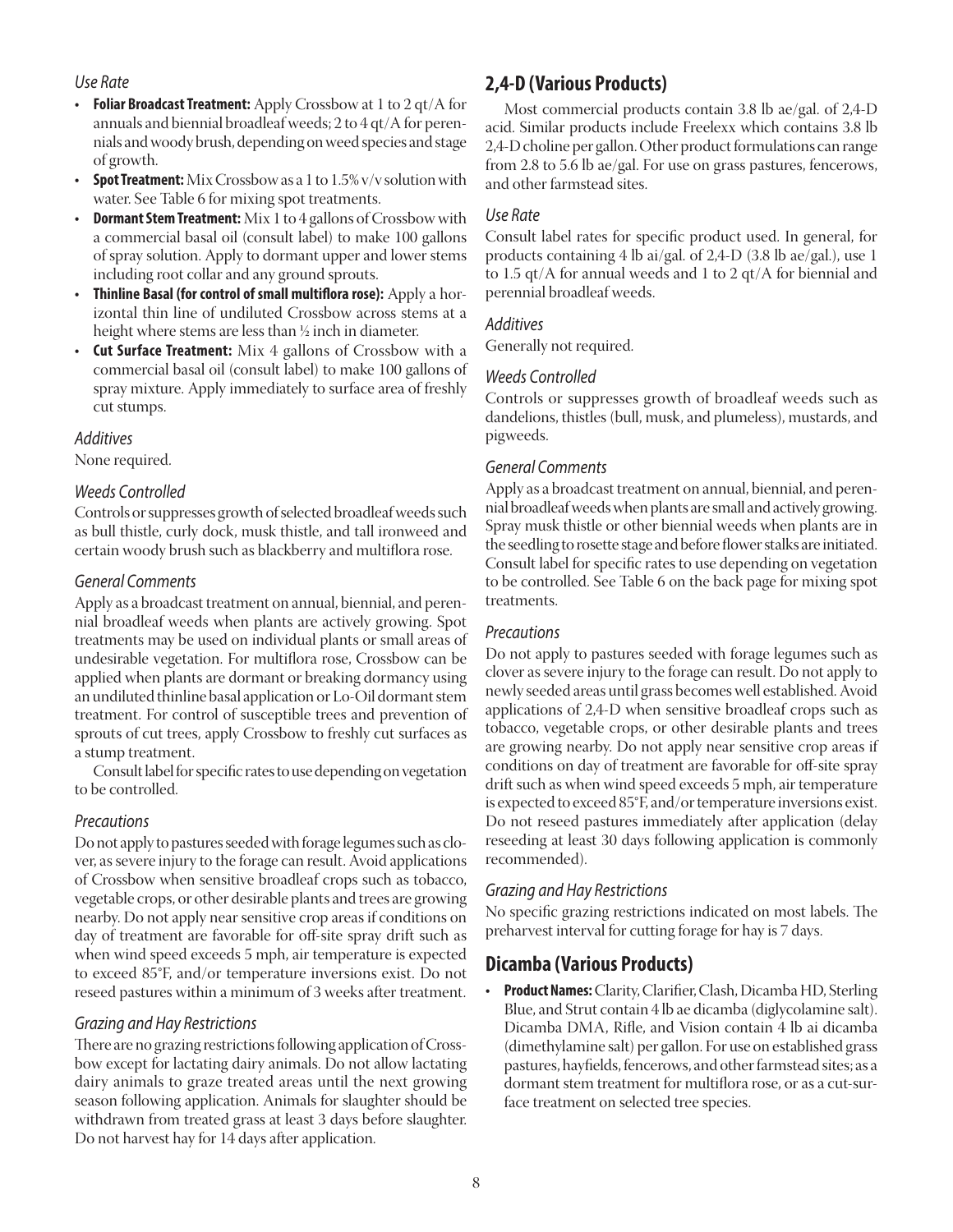| Table 5. Relative response or susceptibility of woody plants to herbicides. |  |  |
|-----------------------------------------------------------------------------|--|--|
|-----------------------------------------------------------------------------|--|--|

|                               |                          | <b>Foliage or Foliar Surface Spray</b> |                |                         |                | <b>Thin-Line</b><br><b>Basal or Stem</b><br>Treatment |                                            |                         |              | <b>Cut Stump or</b>      | Soil                    |                |                |              |                |          |             |            |                          |
|-------------------------------|--------------------------|----------------------------------------|----------------|-------------------------|----------------|-------------------------------------------------------|--------------------------------------------|-------------------------|--------------|--------------------------|-------------------------|----------------|----------------|--------------|----------------|----------|-------------|------------|--------------------------|
|                               | MECHANICAL               | <b>BrushMaster</b>                     | Chaparral      | Crossbow                | $2,4-D$        | dicamba (Clarity, etc.)                               | (MSM60, Patriot, Purestand)<br>metsulfuron | PastureGard             | Remedy Ultra | glyphosate               | dicamba (Clarity, etc.) | Crossbow       | PastureGard    | Remedy RTU   | glyphosate     | Crossbow | PastureGard | Remedy RTU | Spike 20P                |
| <b>Labeled Sites</b>          |                          |                                        |                |                         |                |                                                       |                                            |                         |              |                          |                         |                |                |              |                |          |             |            |                          |
| Pastures/Grazing Land         |                          | U                                      | L              | L                       | L              | L                                                     | L                                          | L                       | L            | L                        | L                       | L              | L              | L            | L              | L        | L           | L          | L                        |
| <b>Grass Hayfields</b>        |                          | U                                      | L              | L                       | L              | L                                                     | Г                                          | L                       | L            | L                        | L                       | L              | L              | L            | L              | L        | L           | L          | U                        |
| Fencerow/Pasture Fields       |                          | U                                      | L              | L                       | L              | L                                                     | L                                          | L                       | L            | L                        | L                       | L              | L              | L            | L              | L        | L           | L          | L                        |
| Fencerow (not grazed)         |                          | L                                      | L              | L                       | L              | L                                                     | L                                          | L                       | L            | L                        | L                       | L              | L              | L            | L              | L        | L           | L          | L                        |
| Non-Cropland (not grazed)     |                          | L                                      | L              | L                       |                | $\mathbf{I}$                                          | L                                          | L                       | L            | L                        |                         | L              |                | I            | L              | L        | L           | L          | L                        |
| <b>Woody Plants</b>           |                          |                                        |                |                         |                |                                                       |                                            |                         |              |                          |                         |                |                |              |                |          |             |            |                          |
| Blackberry                    | M                        | F                                      | G              | G                       | N              | F                                                     | G                                          | G                       | G            | G                        | F                       | G              | G              | G            | G              | N        | N           | G          | G                        |
| <b>Buckbrush (Coralberry)</b> | M                        | $\overline{F}$                         | G              | F                       | $\overline{F}$ | N                                                     | G                                          | N                       | N            | F                        | N                       | $\mathsf{N}$   | $\mathsf{N}$   | $\mathsf{N}$ | N              | N        | N           | N          | G                        |
| Cherry, Wild Black            | <b>CT</b>                | $\overline{\mathsf{G}}$                | N              | $\overline{F}$          | $\mathsf{N}$   | G                                                     | N                                          | F                       | $\mathsf{N}$ | G                        | N                       | $\mathsf{N}$   | F              | F            | $\overline{a}$ | N        | F           | F          | F                        |
| Hackberry                     | <b>CT</b>                | $\overline{\phantom{a}}$               | N              | $\mathsf{N}$            | N              | $\mathsf{N}$                                          | N                                          | G                       | N            | $\overline{\phantom{0}}$ | N                       | $\mathsf{N}$   | F              | G            | $\overline{a}$ | N        | G           | G          | $\overline{\phantom{a}}$ |
| Honeylocust                   | <b>CT</b>                | G                                      | G              | F                       | N              | F                                                     | N                                          | G                       | F            | F                        | N                       | $\mathsf{N}$   | $\mathsf{N}$   | F            | F              | F        | G           | G          | G                        |
| Honeysuckle, Bush             | <b>CT</b>                | $\overline{\phantom{a}}$               | N              | F                       | N              | F                                                     | N                                          | F                       | F            | F                        | N                       | F              | N              | $\mathsf{N}$ | F              | F        | F           | F          | $\overline{\phantom{a}}$ |
| Honeysuckle, Japanese         | M                        | G                                      | G              | $\overline{\mathsf{G}}$ | F              | F                                                     | F                                          | $\overline{\mathsf{G}}$ | F            | $\overline{\mathsf{G}}$  | N                       | F              | $\mathsf{N}$   | $\mathsf{N}$ | N              | N        | N           | N          | G                        |
| Kudzu                         | $\overline{\phantom{0}}$ | G                                      | G              | $\overline{F}$          | N              | F                                                     | F                                          | F                       | N            | $\overline{\mathsf{G}}$  | N                       | F              | $\mathsf{N}$   | $\mathsf{N}$ | N              | N        | N           | N          | $\overline{\mathsf{G}}$  |
| Locust, Black                 | <b>CT</b>                | G                                      | G              | G                       | N              | F                                                     | N                                          | G                       | G            | F                        | N                       | $\mathsf{N}$   | $\mathsf{N}$   | F            | $\overline{a}$ | G        | G           | F          | F                        |
| Mulberry                      | <b>CT</b>                | N                                      | N              | F                       | N              | F                                                     | N                                          | N                       | F            | F                        | N                       | $\mathsf{N}$   | $\mathsf{N}$   | N            | F              | N        | N           | F          | G                        |
| Multiflora Rose               | M                        | $\overline{\mathsf{G}}$                | G              | G                       | F              | F                                                     | G                                          | G                       | F            | G                        | G                       | G              | G              | $\mathsf{N}$ | N              | N        | N           | N          | F                        |
| Osage Orange                  | <b>CT</b>                | F                                      | $\mathsf{N}$   | N                       | $\mathsf{N}$   | $\mathsf{N}$                                          | N                                          | G                       | F            | N                        | N                       | $\mathsf{N}$   | $\mathsf{N}$   | $\mathsf{N}$ | F              | F        | N           | N          | G                        |
| Olive, Autumn                 | <b>CT</b>                | $\mathsf{N}$                           | $\mathsf{N}$   | $\overline{\mathsf{F}}$ | N              | F                                                     | N                                          | F                       | F            | $\overline{F}$           | N                       | $\mathsf{N}$   | $\mathsf{N}$   | $\mathsf{N}$ | $\overline{a}$ | F        | F           | F          | $\overline{\phantom{0}}$ |
| Poison Ivy                    | $\overline{\phantom{0}}$ | G                                      | $\mathsf{N}$   | G                       | $\overline{F}$ | F                                                     | N                                          | F                       | G            | G                        | N                       | $\overline{F}$ | $\overline{F}$ | $\mathsf{N}$ | N              | N        | N           | N          | $\mathsf{N}$             |
| Red Cedar, Eastern            | C                        | F                                      | $\mathsf{N}$   | N                       | $\mathsf{N}$   | F                                                     | N                                          | N                       | N            | N                        | N                       | $\mathsf{N}$   | $\mathsf{N}$   | F            | F              | N        | N           | F          | N                        |
| Sumac                         | <b>CT</b>                | F                                      | $\overline{a}$ | G                       | F              | F                                                     | N                                          | G                       | G            | F                        | N                       | F              | F              | F            | F              | F        | G           | F          | G                        |
| Trumpetcreeper                | M                        | $\overline{\phantom{0}}$               | N              | F                       | N              | F                                                     | N                                          | F                       | N            | $\overline{\mathsf{G}}$  | N                       | F              | G              | F            | N              | N        | G           | N          | $\overline{F}$           |

#### **Labeled sites:**

labeled; U unapproved application site.

### **Mechanical controls:**

- M mow;
- C cut below green growth;
- CT cut and treat freshly cut surface.

#### **Herbicide treatment:**

- G good control, susceptible or recommended by product label.
- F fair to partial control or growth suppression.<br>N not recommended, not listed on the label,
- not recommended, not listed on the label, or poor performance expected.
- no information available.

**Foliar Surface Spray:** Foliage is usually sprayed after plants have fully leafed out and foliage is tender; early summer tends to be the preferred time of year. Ideally trees and brush should be less than 6 feet in height. Apply with a high-volume sprayer at 40 to 80 gallons of spray solution per acre.

**Thin-line Basal:** A low volume of herbicide applied as a solid stream across the base of stems (6 to 12 inches above ground line). Basal spray applications consist of using the undiluted product or a 1:1 mixture of the product with a commercial basal oil (consult label).

This type of method may not be effective when stem diameter exceeds 3 inches or when plants have thick, rough bark. Treat when stems are dry and rain is not anticipated.

**Cut Stump or Surface:** Method consists of treating the live tissue beneath the bark. This method includes such as: 1) spraying fresh cuts made in the trunk, 2) immediately treating the outer surface of fresh cut stumps, or 3) injecting with specialized tools. These types of treatments are often used for woody plants that are beyond the brush stage of growth.

**Soil Treatment:** Method consists of treating soil beneath plant canopy. Herbicide must be leached into the root zone for plant uptake.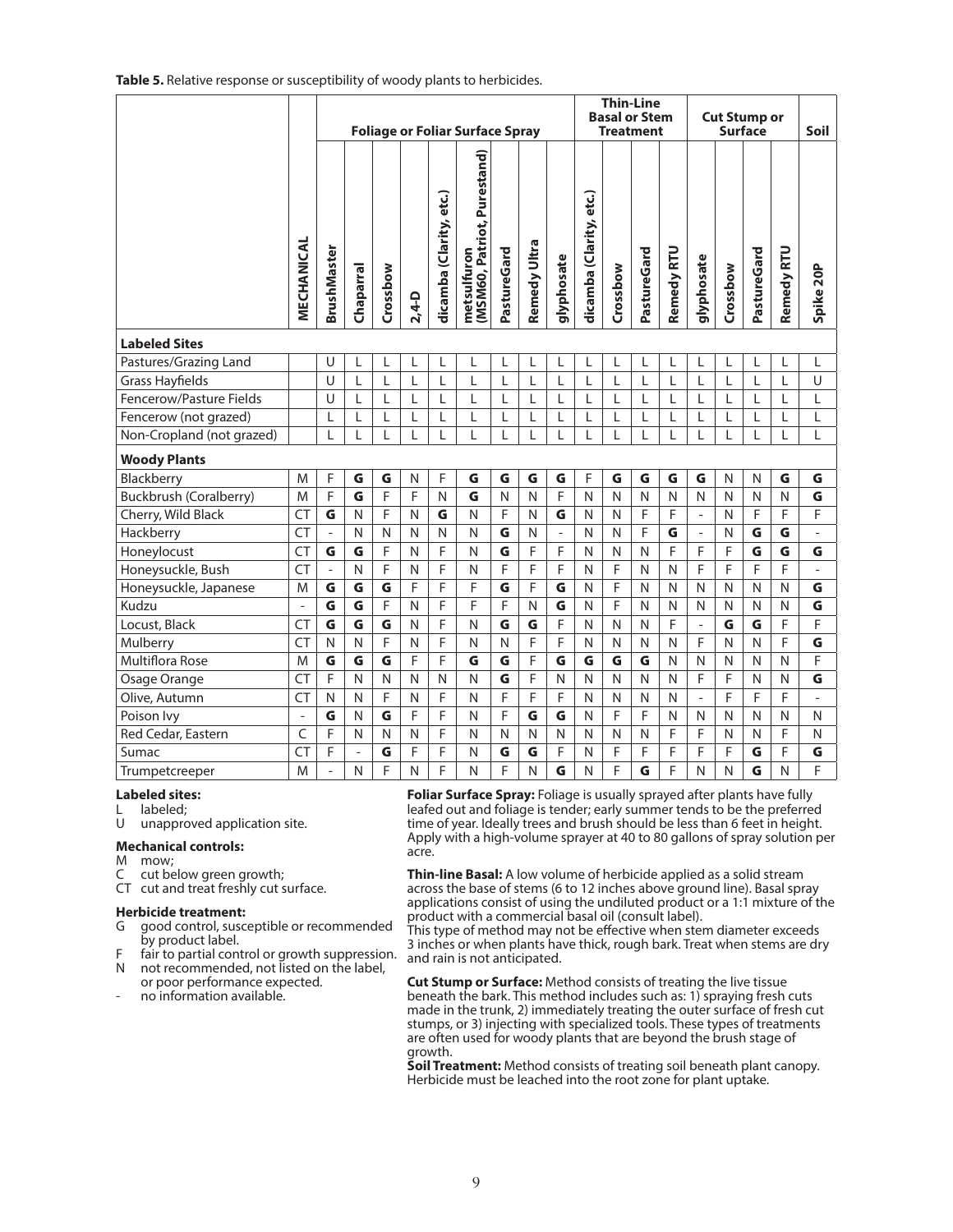### *Use Rate*

- **• Foliar Broadcast Treatment:** Apply dicamba products (e.g., Clarity, etc.) at 0.5 to 2.0 pt/A for annual broadleaf weeds, depending on size and stage of growth; 0.5 to 4 pt/A for biennials; and 2 to 4 pt/A for perennials. For woody brush and vines, apply at 1 to 2 qt/A. Consult label for susceptible broadleaf weeds and woody species and specific use rates.
- **• Spot Treatment:** See Table 6 for mixing spot treatments.
- **• Dormant Treatment (Spot Concentrate and Lo-Oil Basal Bark):** For control of multiflora rose as a Spot-Concentrate, the use rate will depend on the canopy diameter of the stems. Apply  $\frac{1}{4}$ , 1, to 2¼ fl. oz of an undiluted dicamba product (e.g., Clarity, etc.) on plants with a 5-, 10-, or 15-foot canopy diameter, respectively. As a Lo-Oil Basal Bark Treatment, apply dicamba in a Lo-Oil spray solution mixture. To make a 2-gallon spray mixture, combine 1½ gallons water plus 1 oz emulsifier plus 1 pt of a dicamba product (e.g., Clarity, etc.) plus 2½ pts of commercial basal oil (consult label).
- **Cut Surface Treatment:** Mix 1 part dicamba (e.g., Clarity, etc.) per 1 to 3 parts water. Spray or freshly paint cut stumps, or frill or girdle the tree trunk and apply the dicamba/water mixture. Use the lower dilution rate for difficult-to-control species.

### *Additives*

None required for foliar treatments but may be added. Consult product label for directions on mixing Lo-Oil basal bark treatments.

### *Weeds Controlled*

Controls or suppresses growth of selected broadleaf weeds such as bull thistle, curly dock, musk thistle, ragweed, and spiny amaranth and certain woody brush such as multiflora rose.

### *General Comments*

- **• Broadcast Foliar Treatment:** Apply as a broadcast treatment on an- nual, biennial, and perennial broadleaf weeds when plants are actively growing.
- **Dormant Treatment:** For control of multiflora rose using an undiluted spot-concentrate treatment, dicamba applications should be applied directly to the lower stems and soil area as close to the root crown as possible but within 6 to 8 inches of the crown. For Lo-Oil basal bark treatments, dicamba should be applied to the basal stem region from the ground line to a height of 12 to 18 inches. Apply before bud break and before plants are showing signs of active growth.
- **• Cut Surface Treatment:** For control of susceptible trees and prevention of sprouts of cut trees, dicamba may be applied as a cut-surface treatment. Consult label for specific rates to use depending on vegetation to be controlled.

### *Precautions*

Do not apply to pastures seeded with forage legumes such as alfalfa, clover, or lespedeza as severe injury to the forage can result. Avoid applications of dicamba when sensitive broadleaf crops such as tobacco, vegetable crops, or other desirable plants and trees are growing nearby. Do not apply near sensitive crop areas if conditions on day of treatment are favorable for off-site spray drift such as when wind speed exceeds 5 mph, air temperature is expected to exceed 85°F, and/or temperature inversions exist.

### *Grazing and Hay Restrictions*

For non-lactating animals, there is no waiting period between application and grazing or harvesting grass grown for hay; the waiting period for lactating dairy animals depends on the amount of dicamba (e.g., Clarity, etc.) applied. For use rates up to 1 pt/A, the waiting interval is 7 days for grazing and 37 days for hay harvest after application; for rates up to 2 pt/A, the interval is 21 days for grazing and 51 days for hay harvest; and for rates up to 4 pt/A, the interval is 40 days for grazing and 70 days for hay harvest. Animals cannot be removed for slaughter prior to 30 days after last application.

### **DuraCor**

DuraCor contains a mixture of aminopyralid (0.667 lb ai/gal.) + florpyrauxifen-benzyl (0.067 lb ai/gal.). For use on permanent grass pasture, grass hay (consult label), CRP acres, and other designated non-cropland sites.

### *Use Rate*

Apply DuraCor at 12 to 20 fl oz/A depending on weed species and stage of growth.

### *Additives*

Addition of Methylated Seed Oil at 1% v/v (1 gal/100 gal) or Non-Ionic Surfactant at 0.25 to 0.5% v/v (1 to 2 qt/100 gal. of spray solution) is allowed to enhance herbicide activity.

### *Weeds Controlled*

For control of susceptible annual, biennial, and perennial herbaceous broadleaf weeds such as cocklebur, curly dock, biennial thistles (bull, musk, plumeless), Canada thistle, horsenettle, tall ironweed, ragweeds (common, lanceleaf), and plantains.

### *General Comments*

Apply as a foliar broadcast when susceptible broadleaf weeds are actively growing. Consult label for specific rates recommended depending on weeds to be controlled. Spot treatments may be applied at rates equivalent to broadcast rates. For optimum uptake and translocation of herbicide, avoid mowing, haying, or soil disturbance in treated areas for at least 14 days following application. During the season of grass establishment, DuraCor should be applied only after perennial grasses are well established (i.e. have developed a good secondary root system and show good vigor). Tall fescue, orchardgrass, timothy, and annual ryegrass are tolerant of 12 fl oz/A of DuraCor once plants have developed 3-collared leaves. The total amount of DuraCor applied per growing season must not exceed 20 fl. oz per acre per year.

### *Precautions*

Do not use DuraCor on pastures or other areas if loss of legume species or other broadleaf plants cannot be tolerated. Do not plant forage legumes following treatment until a soil bioassay has been conducted to determine if aminopyralid and florpyrauxifen-benyzl concentrations in the soil will adversely affect legume establishment. Tall fescue, orchardgrass, timothy, and annual ryegrass can be reseeded after a minimum of 15 days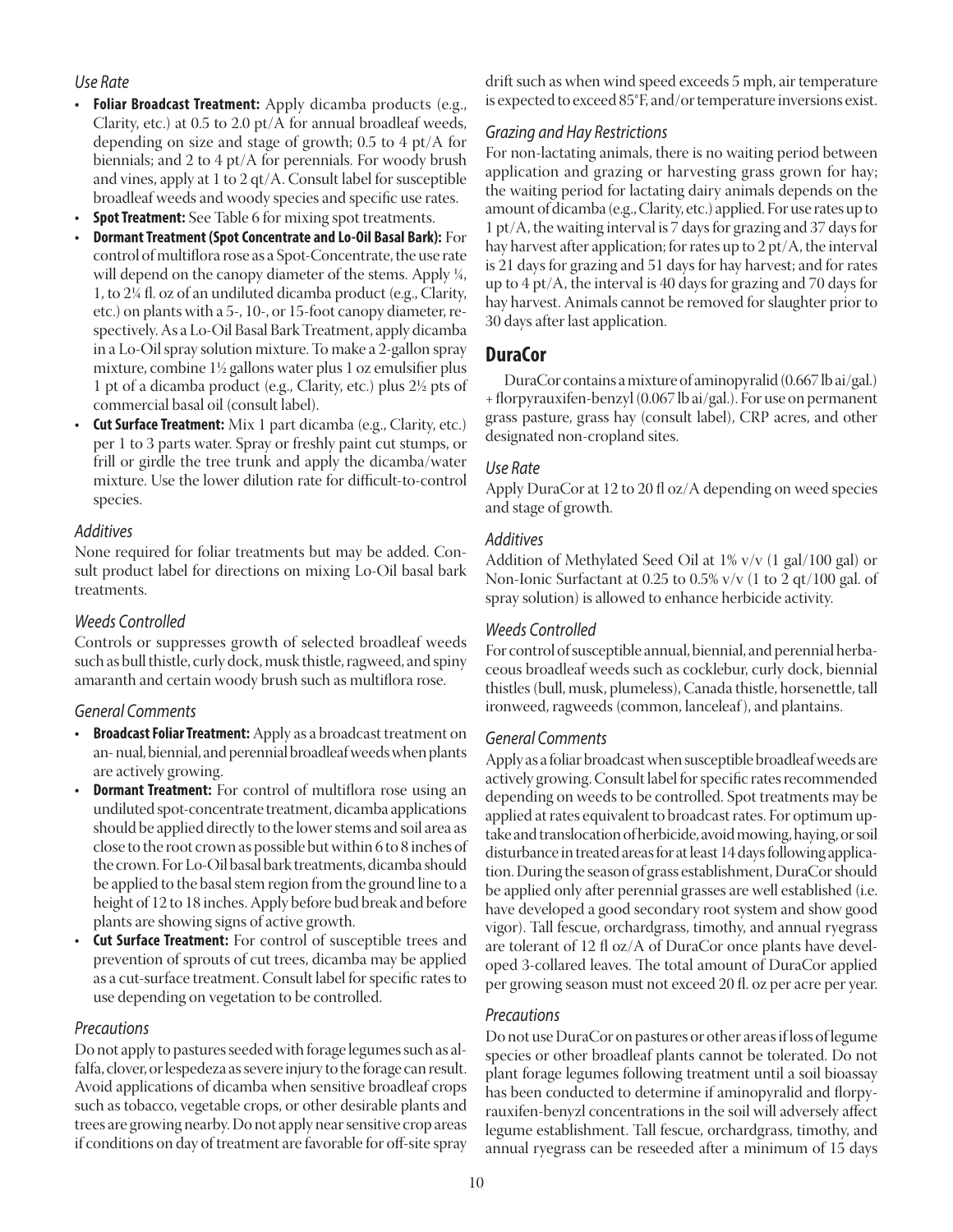following application of 12 fl oz/A DuraCor; sorghum-sudangrass, teff, and pearl millet can be seeded a minimum of 30 days following application at 12 fl oz/A. With higher rates or on other grass species wait a minimum of 45 days after an application of DuraCor. Do not plant other intended rotational crops until an adequate field bioassay has been conducted. Avoid applications under conditions that may allow spray drift, particularly in areas where sensitive broadleaf crops or other desirable vegetation is growing nearby.

### *Grazing and Hay Restrictions*

No restrictions for grazing. After application wait 14 days prior to cutting grass for hay. Do not transfer grazing animals from areas treated with DuraCor to areas where sensitive broadleaf crops occur without first allowing 3 days of grazing on an untreated pasture (urine and manure may contain enough aminopyralid and florpyrauxifen-benzyl to cause injury to sensitive broadleaf plants). Do not spread manure, hay, or straw if animals have grazed forage or consumed hay harvested from treated areas within the previous 3 days (*consult label for additional guidelines and restrictions*).

### **Glyphosate (Various Products)**

Glyphosate is the active ingredient contained in Roundup and in numerous other products. Products such as Abundit Extra, Buccaneer, ClearOut 41, Cornerstone, Glyphomate 41, Glyphomax, Glyphosate 4, Gly Star, Gly-4 Plus, Credit 41, Honcho, and various other products contain glyphosate at 3 lb ae/ gal.; Durango, Duramax, and Glyphomax XRT contain 4 lb ae/ gal.; Abundit Edge, Credit Xtreme, Roundup PowerMAX, and Roundup WeatherMAX contain 4.5 lb ae/gal.

### *Use Rate*

- **• Spot Treatment:** In general, as a spot treatment apply as a 1 to 2% solution. See Table 6 for mixing spot treatments.
- **• Wick Applicators:** For rope or sponge wick applicators, use a 33 to 75% concentration of the glyphosate product mixed with water.

### *Additives*

Generally not required for most products, but consult label of product used.

### *Weeds Controlled*

For non-selective control of annual and perennial grasses, broadleaf weeds, and certain woody species. Desirable grasses within the area treated are likely to be killed.

### *General Comments*

Apply as a spot treatment or wiper application for control of many annual, biennial, and perennial weeds in grass and legume pastures containing bluegrass, fescue, orchardgrass, timothy, alfalfa, and/or clover. Apply in areas where the movement of livestock can be controlled. Treat no more than one-tenth of any acre at one time if application rate exceeds 3 qt/A for a glyphosate product that contains 3 lb ae/gal. and 2 qt/A for a glyphosate product that contains 4.5 lb ae/gal. Applications can be made in the same area at 30-day intervals.

### *Precautions*

This herbicide treatment will kill all desirable grasses and plants in the area treated except when used with rope or wick applicators. Do not apply near sensitive crop areas if conditions on day of treatment are favorable for off-site spray drift, such as when wind speed exceeds 5 mph.

### *Grazing and Hay Restrictions*

Remove domestic livestock before application, and wait 7 days after application before grazing livestock or harvesting.

### **GrazonNext HL**

GrazonNext HL contains a mixture of aminopyralid (0.41 lb ai/gal.) + 2,4-D (3.33 lb ai/gal.). For use on permanent grass pasture, grass hay (consult label), CRP acres, and other designated non-cropland sites.

### *Use Rate*

Apply GrazonNext HL at 1.2 to 2.1 pt/A (19 to 34 fl oz/A) depending on weed species and stage of growth.

### *Additives*

Mix with a non-ionic surfactant at  $0.25$  to  $0.5\%$  v/v  $(1$  to  $2$  qt/100 gal. of spray solution).

### *Weeds Controlled*

For control of susceptible annual, biennial, and perennial herbaceous broadleaf weeds such as cocklebur, curly dock, biennial thistles (bull, musk, plumeless), Canada thistle, horsenettle, tall ironweed, and plantains.

### *General Comments*

Apply as a foliar broadcast when susceptible broadleaf weeds are actively growing. Consult label for specific rates recommended depending on weeds to be controlled. Spot treatments may be applied at rates equivalent to broadcast rates. For optimum uptake and translocation of herbicide, avoid mowing, haying, or soil dis- turbance in treated areas for at least 14 days following application. Grasses may be reseeded in the fall following an application of GrazonNext HL applied in the spring or early summer. During the season of grass establishment, Grazon-Next HL should be applied only after perennial grasses are well established [consult Special 2ee Label for additional guidelines for pre-plant and post planting applications for tall fescue, orchardgrasss, timothy, and annual ryegrass]. The total amount of GrazonNext HL applied per growing season must not exceed 2.1 pt (34 fl. oz) per acre per year.

### *Precautions*

Do not use GrazonNext HL on pastures or other areas if loss of legume species or other broadleaf plants cannot be tolerated. Do not plant forage legumes following treatment until a soil bioassay has been conducted to determine if aminopyralid residues remaining in the soil will adversely affect legume establishment. Do not rotate to cropland within one year following treatment (cereals and corn can be planted one year after treatment). Most broadleaf crops are more sensitive and require at least two years depending on crop and environment (do not plant a broadleaf crop until an adequate field bioassay has been conducted).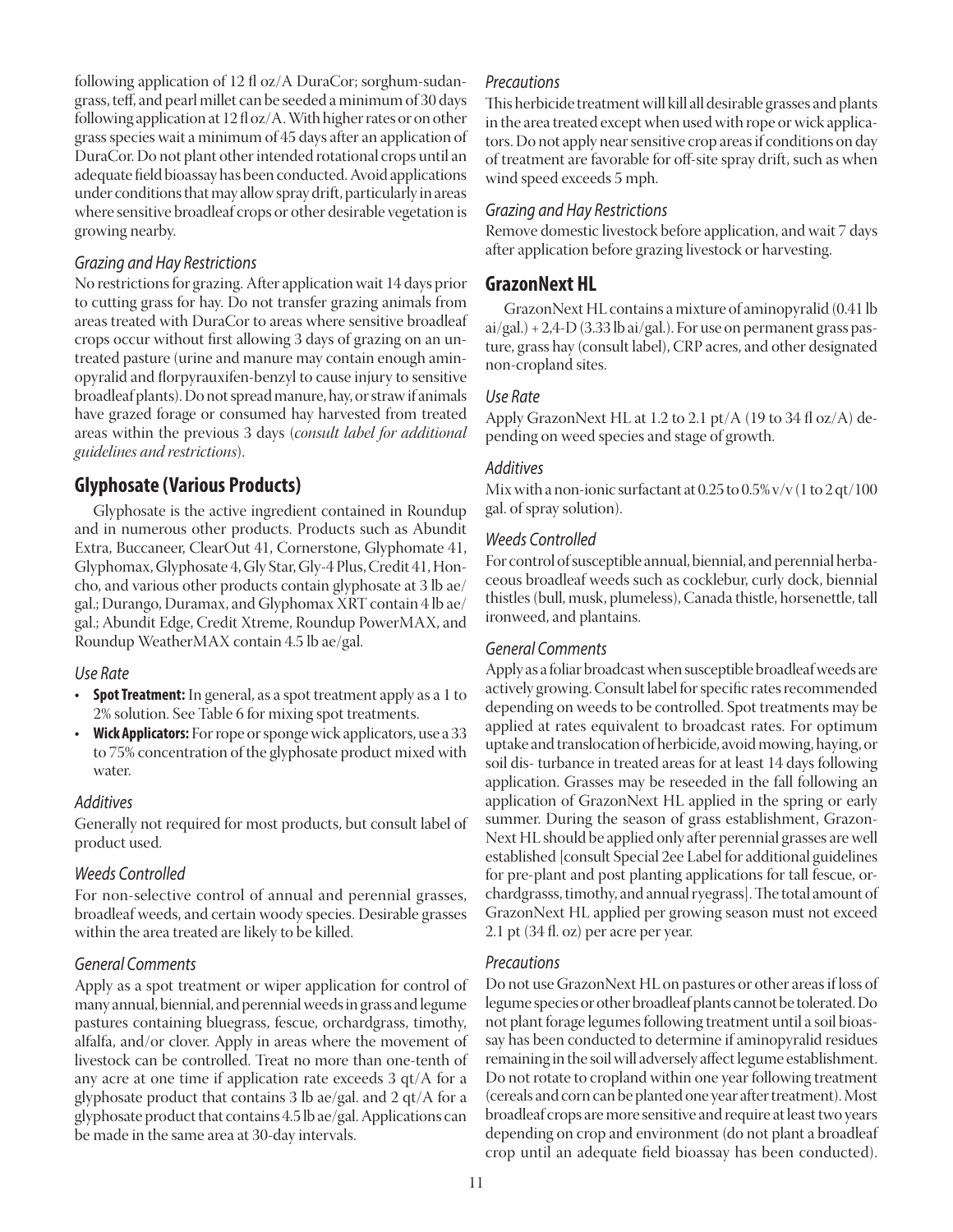Avoid applications under conditions that may allow spray drift, particularly in areas where sensitive broadleaf crops or other desirable vegetation is growing nearby.

### *Grazing and Hay Restrictions*

No restrictions for grazing. Do not harvest forage for hay within 7 days of GrazonNext HL application. Do not transfer grazing animals from areas treated with GrazonNext HL to areas where sensitive broadleaf crops occur without first allowing 3 days of grazing on an untreated pasture (urine and manure may contain enough aminopyralid to cause injury to sensitive broadleaf plants). Do not spread manure, hay, or straw if animals have grazed forage or consumed hay harvested from treated areas within the previous 3 days (*consult label for additional guidelines and restrictions*).

### **Metsulfuron (Various Products)**

MSM60, Patriot, and Purestand, contain 0.6 lb metsulfuron methyl per lb product. These products may be applied to established pasture grasses and CRP land that contain bermudagrass, bluegrass, fescue, orchardgrass, timothy, and native grasses such as bluestems. Use special precautions when applying to tall fescue, timothy, or early growth stages of orchardgrass since temporarily crop stunting, yellowing, and suppression of growth may occur.

### *Use Rate*

Apply 1/10 to 4/10 oz/A for broadcast applications on established grasses; use precaution and lower rates for applications on fescue or timothy. For spot applications, use 1 oz per 100 gallons of water.

### *Additives*

Add a non-ionic surfactant at 2 pt per 100 gallons of spray solution (0.25% v/v) or crop oil concentrate at 1 gallon per 100 gallons of spray solution  $(1\% \text{ v/v})$  unless otherwise directed. For fescue, use only a non-ionic surfactant at 0.5 to 1 pt per 100 gallons water; for timothy, use only 0.5 pt surfactant per 100 gallons of spray solution.

### *Weeds Controlled*

Controls or suppresses growth of certain broadleaf weeds such as buttercup, curly dock, musk thistle, wild garlic, wild carrot, and common yarrow and certain woody plants such as buckbrush and multiflora rose.

### *General Comments*

**Foliar Broadcast Treatment:** For best results, apply as a broadcast application or spot treatment when weeds are young and actively growing in the spring, summer, or fall. Some pasture grass species such as fescue and timothy are sensitive to metsulfuron (see label for specific details); therefore, treated fescue pastures may be temporarily stunted, and the first cutting of fescue may be lost. The minimum time from grass establishment until metsulfuron application is 6 months for bluegrass and orchardgrass; 12 months for timothy; and 24 months for fescue.

**Spot Treatments:** Spot applications may be made using equipment such as backpack or other sprayers. Apply to actively growing foliage of plants from full leaf expansion in the spring until the development of fall coloration. Thorough coverage of the foliage and stems is necessary to optimize results.

### *Precautions*

Legume pasture species such as alfalfa and clover are highly sensitive to metsulfuron and will be severely injured or killed. Do not use on soils having a pH above 7.9, as extended soil residual activity may limit crop rotation intervals. Alfalfa, clover, bluegrass, ryegrass, and tall fescue may be planted 4 months; wheat 1 month; or barley and oats 10 months after application when applied at 1/10 to 3/10 oz/A. Minimum rotation interval for orchardgrass, timothy, and selected native grasses is 2 months after treatment when applied at less than 4/10 oz/A. Other crops not listed may require the completion of a field bioassay before planting as a rotational crop. Immediately after application, thoroughly clean all mixing and spraying equipment to avoid subsequent injury of desirable crops.

### *Grazing and Hay Restrictions*

No grazing or haying restrictions indicated.

### *Tank Mixtures*

2,4-D, dicamba (e.g., Clarity, etc.), dicamba + 2,4-D (e.g., Weedmaster, etc.).

### **PastureGard**

PastureGard contains a mixture of triclopyr (1.5 lb ai/gal.) + fluroxypyr (0.5 lb ai/gal.). Similar products include ClearGraze. For use on permanent grass pastures, fencerows, and other farmstead (non-cropland) sites. May also be applied as a spot treatment or as a basal bark or cut-surface (stump) treatment on individual plants.

### *Use Rate*

- **• Foliar Broadcast Treatment:** Apply PastureGard at 1.5 to 3 pt/A for broadleaf weeds, and 3 to 8 pt/A for selected woody plant species (consult label).
- **Spot Treatment:** Mix PastureGard with water as a 1 to 2% v/v solution (1 to 2 gal. PastureGard per 100 gal.) plus a surfactant at 0.25% v/v. See Table 6 for mixing spot treatments.
- **• Low Volume Stem Spray Method:** Mix 50% PastureGard plus a 50% commercial basal oil (consult label). Apply to stems less than 6 inches in diameter at any time during the year except when snow or water prevent spraying to ground line. Thoroughly wet the base and root collar of all stems to a height of 12 to 15 inches. For best results on certain woody plants, treat thin juvenile bark above rough, thickened bark.
- **• Thinline Basal Bark:** Apply a horizontal thin line of undiluted PastureGard for control of susceptible woody plants (consult label) that have stems less than 6 inches in diameter. A narrow band of herbicide should be directed horizontally to all sides of the stems about 6 inches above the base of the plant. For single stems, apply 2 to 15 ml of product and 25 to 100 ml to treat clumps of stems.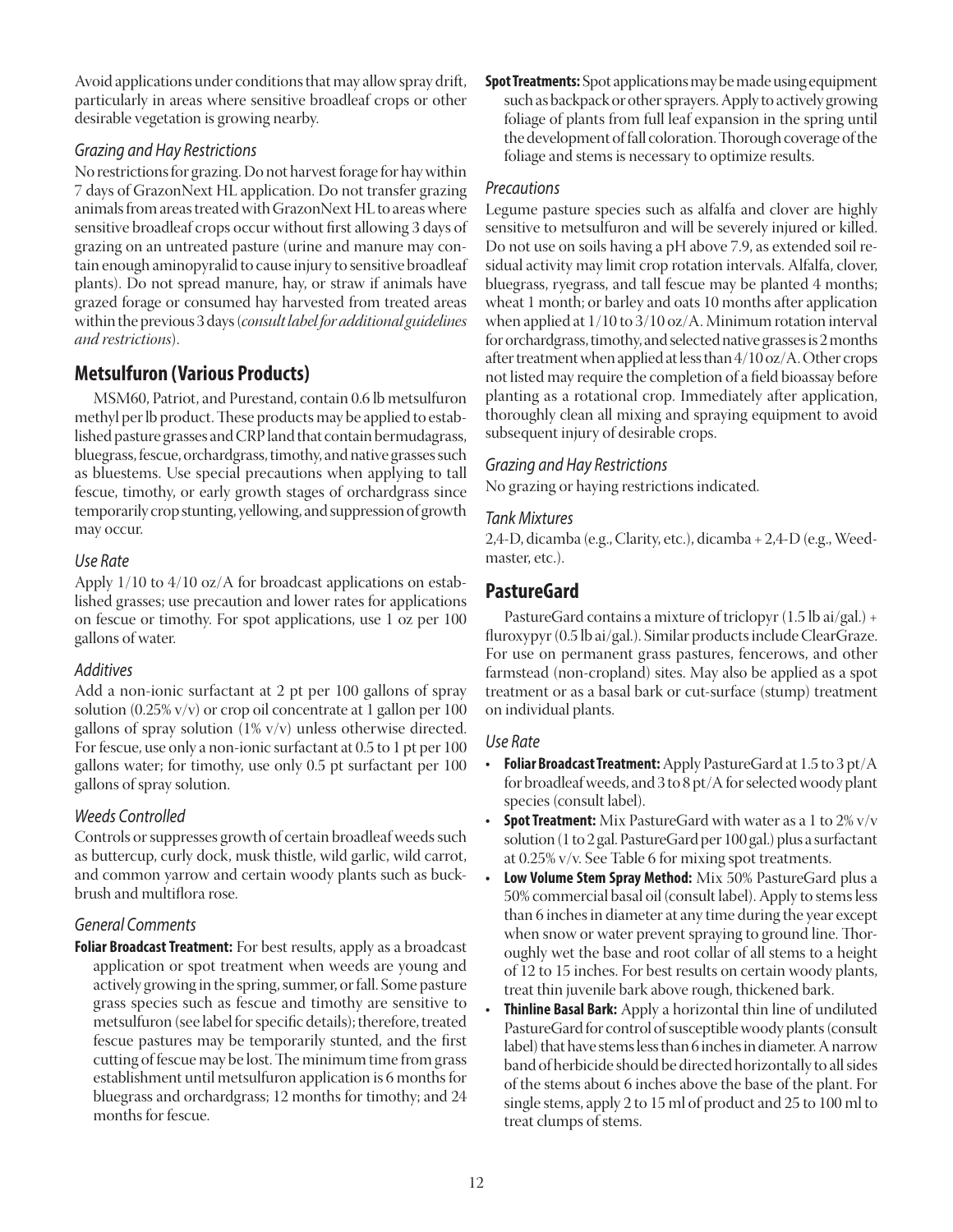**• Cut Stump Treatment:** Mix 50% PastureGard plus a 50% commercial basal oil (consult label). Apply immediately to surface area of freshly cut stumps. Spray the sides of the stump and the outer portion of the cut surface, including the cambium, to thoroughly wet the stem and root collar area but not to the point of runoff.

### *Additives*

Mix with a non-ionic surfactant or liquid fertilizer at 0.25 to  $0.5\%$  v/v (1 to 2 qt/100 gal. of spray solution).

### *Weeds Controlled*

Controls or suppresses growth of selected woody plants including blackberry, multiflora rose, locust, Osage orange, and herbaceous broadleaf weeds such as tall ironweed and sericea lespedeza.

Apply as a foliar broadcast treatment for control or suppression of selected herbaceous broadleaf weeds and susceptible woody species. Spot treatments may be used on individual plants or small areas of undesirable vegetation. For some woody shrubs such as blackberry brambles and multiflora rose, PastureGard can be applied as a basal bark treatment using small amounts of the undiluted product or on susceptible woody plants as a thinline basal treatment using a 50% herbicide mixture with a commercial basal oil. For control of susceptible trees and prevention of sprouts of cut trees, apply PastureGard to freshly cut surfaces as a stump treatment.

### *Precautions*

Do not apply to pastures seeded with forage legumes such as clover unless injury or loss of such plants can be tolerated. Avoid applications of PastureGard when sensitive broadleaf crops such as tobacco, soybeans, vegetable crops, or other desirable plants and trees are growing nearby. Do not apply if conditions on day of treatment are favorable for off-site spray drift or surface runoff. When PastureGard is applied before seeding, do not reseed pastures within a minimum of three weeks after treatment; when applied following seeding, do not apply until after grass seedlings are well established. Legumes may be replanted a month or more after PastureGard application. Only wheat, barley, oats, or perennial forage grasses may be planted in treated fields within 120 days following application.

### *Grazing and Hay Restrictions*

There are no grazing restrictions for livestock or dairy animals on treated areas. Animals for slaughter should be withdrawn from grazing treated grass or consumption of treated hay at least 3 days before slaughter. Do not harvest hay for 14 days after application.

### **Prowl H20**

Prowl H20 contains 3.8 lb ai/gal of pendimethalin. Similar products include Satellite Hydrocap. For use on established forage grasses (selected cool-season and warm-season species).

### *Use Rate*

Broadcast at 1.1 to 2.1 qt/A. Do not exceed 4.2 qt/A in a single application or sequential applications made 30 or more days apart.

### *Additives* Not required.

### *Weeds Controlled*

Controls or partial control of selected annual grasses and such as crabgrass, foxtail, goosegrass, and small-seeded broadleaf weeds such as lambsquarters and pigweeds.

### *General Comments*

Apply uniformly as a broadcast treatment before target weeds germinate on established perennial cool-season or selected warm-season forage grasses. Apply a higher rate when higher weed pressure is anticipated or when a longer duration of residual weed control is desired.

### *Precautions*

May cause temporary injury to grass stands. Do not apply more than a maximum total of 4.2 qt/A per acre per year.

### *Grazing and Haying Restrictions*

There is no pre-harvest or pre-grazing interval for treated grass forage, green-chop, silage, hay, or pasture.

### **Sharpen**

Sharpen contains 2.85 lb ai/gal of saflufenacil. For use on perennial cool-season and warm-season forage grasses grown in pastures and CRP land. Sharpen may also be applied in the fall or spring for establishment of cool-season forage grasses.

### *Use Rate*

Broadcast 1 to 2 fl oz/A for burndown and postemergence control of selected broadleaf weeds. Can be applied at 3 to 4 fl oz/A during the dormant season for additional residual control. Do not apply more than 1 fl oz/A on forage bermudagrass.

### *Additives*

A Methylated Seed Oil (MSO) at 1% v/v is required as an adjuvant. Do not add a nitrogen-containing fertilizer when applying to warm-season grasses and for some cool-season grass species such as timothy (consult label).

### *Weeds Controlled*

For control of selected broadleaf weeds such as cocklebur, and common ragweed (consult label). Sharpen does not effectively control perennial weed species.

### *General Comments*

Apply uniformly as a broadcast treatment before target weeds reach maximum size (3 to 6 inches tall). Apply Sharpen postemergence to established stands of perennial cool-season and warm-season forage grasses. Sharpen may be applied on preplant or preemergence in the fall or spring while establishing stands of cool-season grasses. On new grass seedings apply only to established stands (defined as planted in the fall or spring which has gone through a first cutting/mowing). Sharpen can also be applied to emerged broadleaf weeds during the dormant season (i.e. when grasses are not actively growing in the fall, during winter dormancy, or in early spring before greenup).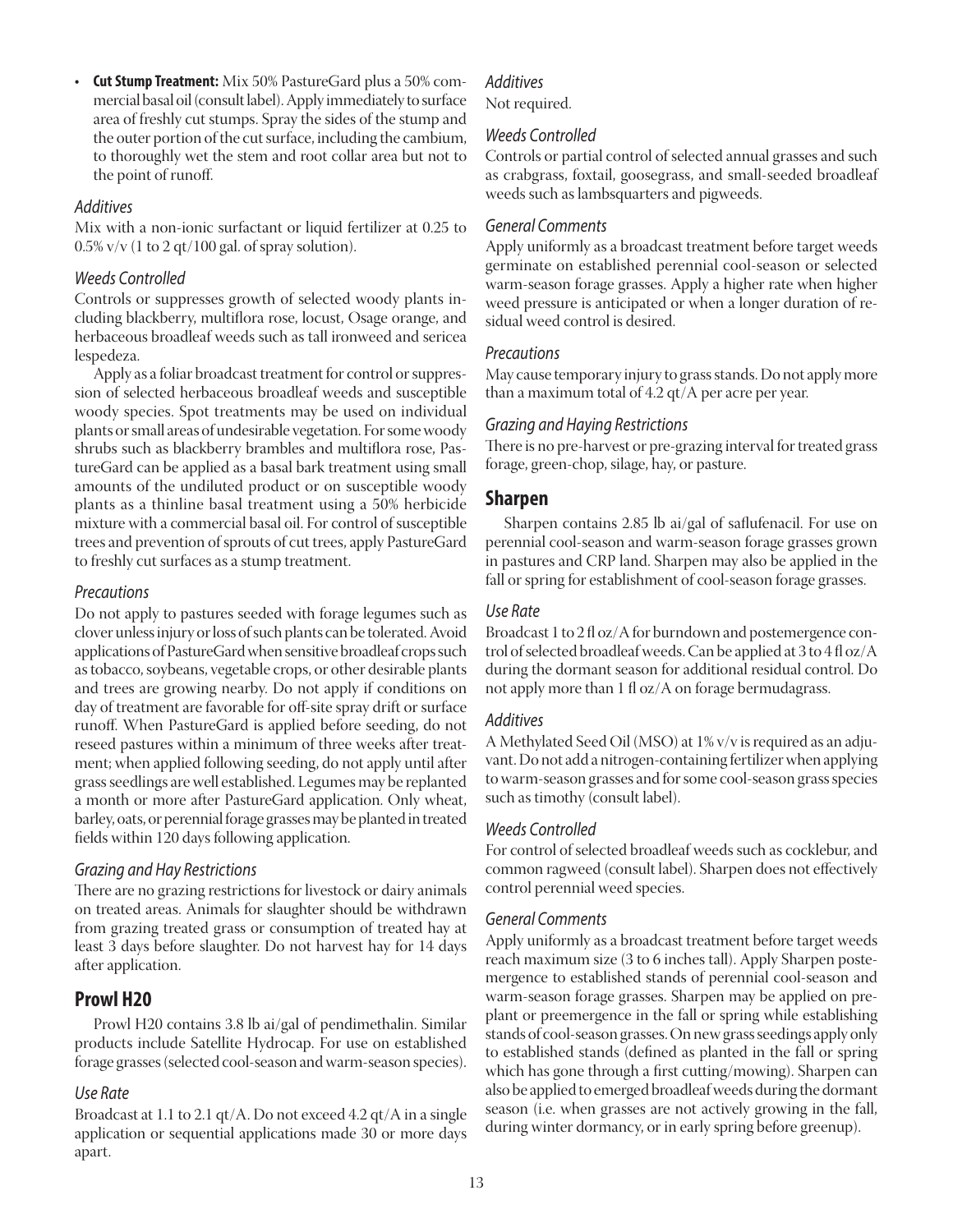### *Precautions*

Sharpen may cause transitory injury to forage grasses (leaf necrosis) under certain conditions, but new growth is normal and vigor is not reduced. Do not apply more than a maximum cumulative amount of 6 fl oz/A of Sharpen per cropping season. Do not apply Sharpen to mixed stands of cool-season grasses and forage legumes.

### *Grazing and Haying Restrictions*

There is no pre-harvest or pre-grazing interval for treated for Sharpen treated grass forage, hay, or pasture.

### *Tank Mixes*

Sharpen may be tank mixed or applied sequentially with other herbicide products.

### **Weedmaster**

Weedmaster contains a mixture of dicamba (1 lb ai/gal) + 2,4-D (2.87 lb ai/gal). Similar products include Banvel+2,4-D, Brash, Outlaw, Rifle-D. For use on established grass pastures and other general farmstead (non-cropland) sites.

### *Use Rate*

Broadcast at 1 to 4 pt/A depending on weed species and stage of growth. For spot treatment, mix 1 oz product per 1 gallon of water.

### *Additives*

Add a non-ionic surfactant at 2 to 4 pt per 100 gallons of spray solution (0.25 to  $0.5\%$  v/v).

### *Weeds Controlled*

Controls or suppresses growth of several broadleaf weeds such as bull thistle, buttercup, cocklebur, curly dock, red sorrel, and musk thistle and certain woody brush such as multiflora rose. Apply as a broadcast treatment on annual, biennial, and perennial broadleaf weeds when plants are young and actively growing. Spot treatments may be used on individual plants or small areas of undesirable vegetation.

### *Precautions*

Use only on established stands of perennial grasses. Do not apply to pastures seeded with forage legumes such as alfalfa, clover, or lespedeza as severe injury to the forage can result. On newly seeded areas, grasses may be injured if this product is applied at rates >2pt/A. Avoid applications of Weedmaster (dicamba+2,4-D) when sensitive crops such as tobacco, vegetable crops, or other desirable plants and trees are growing nearby. For pasture renovation areas, wait 3 weeks per quart (2 pt/A) before interseeding grasses or injury may occur. For other situations, the minimum rotational interval is 120 days for Weedmaster applied at 6 pt/A or less (consult label).

### *Grazing and Haying Restrictions*

There is no waiting period between treatment and grazing for non-lactacting animals. Do not permit meat animals for slaughter to graze treated fields within 30 days of slaughter. For lactating dairy animals, do not graze within 7 days of treatment. Treated grasses may be harvested for dry hay or silage, but do not harvest within 7 days of application.

## Other Herbicides for Non-Grazed Areas, Fencerows, Buildings, and Similar Farmstead Sites

Some herbicide products are not registered for use in grazed pastures and hayfields (e.g., BrushKiller, Brush-No-More, BrushMaster, Tordon RTU, etc.). These products are labeled for control of unwanted vegetation around buildings, farm structures, non-grazed fencerows, or other non-cropland areas. Since these products are designed for use only in non-cropland sites, they often do not indicate grazing restrictions for livestock. Fencerows surrounding a pasture or hayfield represent part of the pasture area; therefore, **herbicide products labeled only for non-cropland sites should not be applied to fencerows adjacent to pastures, around buildings, or other areas accessible to domestic animals**.

### **BrushMaster**

BrushMaster is a mixture containing 2,4-D (1.05 lb ai/gal.), 2,4-DP (1.05 lb ai/gal.), and dicamba (0.25 lb ai/gal.). For control of un- wanted vegetation in fencerows, farmsteads, and other similar non-crop areas not grazed by domestic animals.

### *Use Rate*

- **• Foliar Broadcast Treatment:** 1 to 2 gallons per 100 gallons of water or 4 to 8 oz per 3 gallons of water (1 to  $2\%$  v/v).
- **• Basalor Cut Surface:** Mix 10 oz product with 1 gallon of oil (i.e., diesel oil, fuel oil, kerosene, etc.).

### *Weeds Controlled*

Controls or suppresses growth of selected woody brush and other herbaceous broadleaf weeds.

### *General Comments*

- **• Foliar Broadcast Treatment:** Apply as a full cover spray wetting all leaves, stems, and root collars of woody plants.
- **• Basal Bark Treatment:** Apply a coarse spray as a drench treatment to the base of stems and trunks up to a height of 18 to 24 inches.
- **• Cut Surface or Stump Treatment:** Apply a coarse spray on newly cut surfaces.

### *Precautions*

Avoid applications of BrushMaster when sensitive crops such as tobacco, vegetables, fruit crops, or other desirable plant and trees are growing nearby. Do not apply if conditions are favorable for off-site spraydrift such as when wind speed exceeds 5 mph, air temperature is expected to exceed 85°F, and/or temperature inversions exist.

### *Grazing and Hay Restrictions*

Do not apply to areas that will be grazed by domestic animals.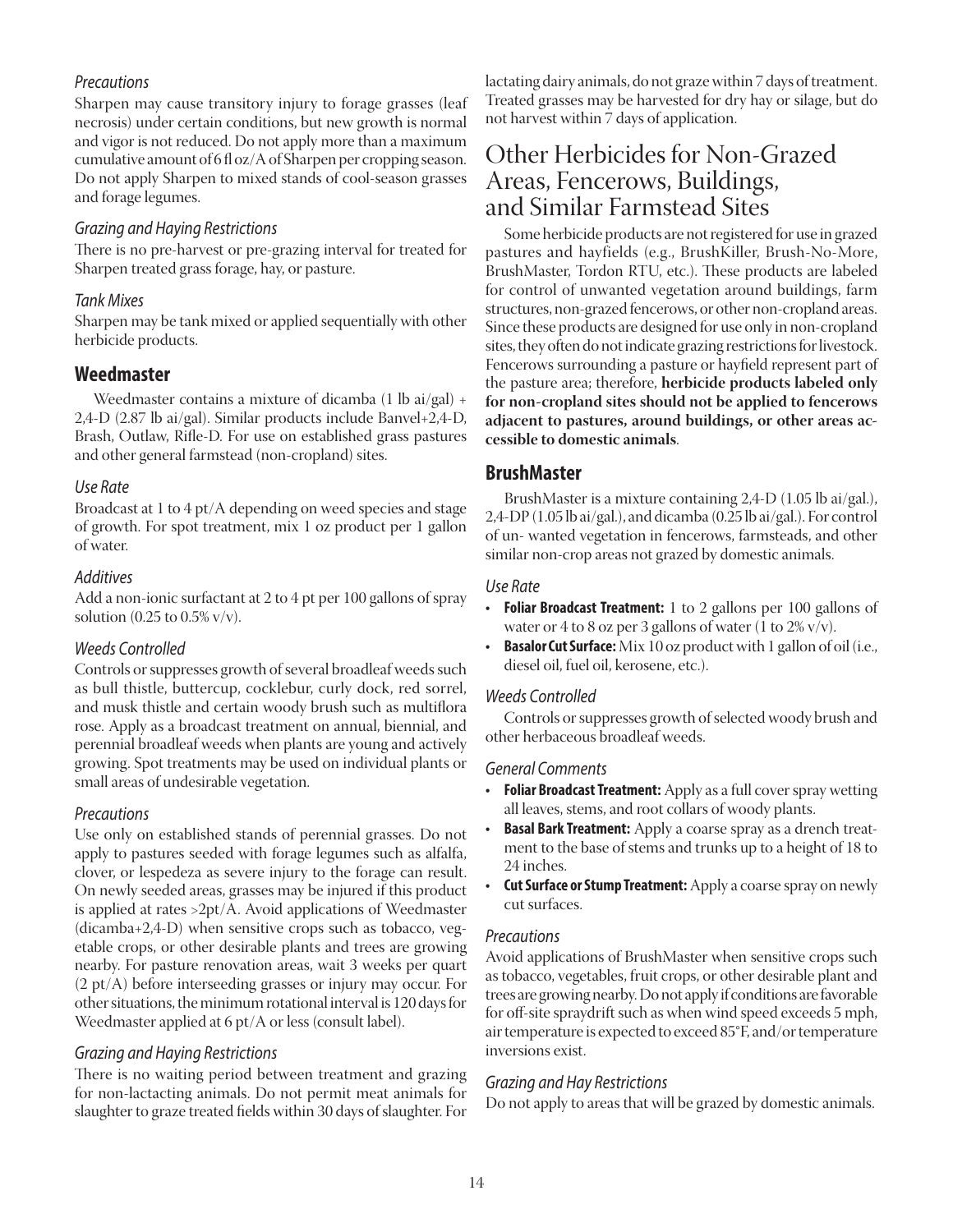### **Remedy Ultra or Remedy RTU**

Remedy contains 4 lb triclopyr per gallon. Similar products include Vastlan which contains 4 lb triclopyr choline per gallon. For use on woody plants and broadleaf weeds in permanent grass pastures, fencerows, and other non-cropland sites. (Note: Remedy RTU is a ready-to-use formulation that contains triclopyr at 0.75 lb/gal.for use on cut stumps and basal bark applications)

### *General Comments*

- **• Foliar Broadcast Treatment:** For broadcast treatments of Remedy, apply at 2 pt/A for broadleaf weeds; apply up to 4 pt/A for susceptible woody brush and trees.
- **• Spot Treatment:** Mix 2 to 4 qt Remedy per 100 gallons of water (0.5 to 1% v/v solution). Foliar spray applications should be made when woody plants and weeds are actively growing. See Table 6 on the back page for mixing spot treatments.
- **• Dormant Treatment:** Mix 4 to 6 qt of Remedy with a commercial basal oil to make 100 gallons of spray solution (1 to 1.5% v/v). Apply with a backpack or power spraying equipment using low pressure (consult label). Treat anytime when brush is dormant and most of the foliage has dropped except when snow or water prevent spraying to the ground level. Thoroughly wet the upper parts of the stems, and wet the lower portion of the plant 12 to 15 inches above the ground to the point of runoff.
- **• Low Volume Stem Spray Method:** Mix 20 to 30 gallons of Remedy in enough oil to make 100 gallons of total spray mixture (consult label). Apply with a backpack sprayer to stems less than 6 inches in basal diameter. Wet the base and root collar of all stems to a height of 12 to 15 inches.
- **• Basal Bark Treatment:** Apply a horizontal narrow band of undiluted Remedy for control of susceptible woody plants such as blackberry and dogwood with stems less than 6 inches in diameter (consult label). Apply in a thin stream to all sides of the stems about 6 inches above the base of the plant. For single stems, apply 2 to 15 ml of product and 25 to 100 ml to treat clumps of stems.
- **• Cut Stump Treatment:** Mix 20 to 30 gallons of Remedy in enough oil to make 100 gallons of spray mixture. Apply immediately to surface areas of freshly cut stumps. Spray the sides of the stump and the outer portion of the cut surface, including the cambium, to thoroughly wet the stem and root collar area but not to the point of runoff.

### *Additives*

Not specifically required for all application methods, but a nonionic surfactant may be added to foliar treatments at 0.25% v/v.

### *Weeds Controlled*

Controls or suppresses growth of selected woody plants such as blackberry, multiflora rose, poison ivy, and trumpetcreeper and herbaceous annual, biennial, and perennial broadleaf weeds.

### *General Comments*

For brush or woody plant control, various application methods can be used depending on plant species, the size of vegetation, and time of year (consult label). Foliar broadcast and spot

treatments should be applied during the season when plants are actively growing. Consult label for specific rates to use depending on vegetation to be controlled.

### *Precautions*

Established grasses are tolerant to Remedy, but newly seeded grasses may be injured until they become well established; do not reseed pastures within a minimum of 3 weeks after treatment. Do not apply to pastures seeded with forage legumes such as clover unless injury or loss of such plants can be tolerated. Avoid applications of Remedy when sensitive broadleaf crops such as tobacco, soybeans, grapes, vegetable crops, or other desirable plants and trees are growing nearby. Do not apply if conditions on day of treatment are favorable for off-site spray drift.

### *Grazing and Haying Restrictions*

When Remedy is applied at less than 2 quants/acre, except for lactating dairy animals, there are no restrictions for livestock grazing or for harvest of green forage following application. For lactating dairy animals, do not graze or harvest green forage from treated areas for 14 days after treatment. Do not harvest hay for 7 days after treatment when fed to non-lactating animals; do not harvest hay until the next growing season for lactating dairy animals. When Remedy is applied at more than 2 quarts to 4 quarts/acre, grazing and haying are more restrictive (consult label). Animals for slaughter should be withdrawn from treated grass forages or consumption of hay harvested from treated areas at least 3 days before slaughter.

### **Spike 20P**

Spike 20P contains 0.2 lb ai tebuthiuron per lb product. For use in pastures, fencerows, and other farmstead (non-cropland) sites.

### *Use Rate*

For individual plants, multistem clumps, or small stands of woody vegetation, apply at a rate of 3/8 to 3/4 oz per 100 sq. ft. (equivalent to a broadcast rate of 10 to 20 lb/A).

### *Weeds Controlled*

For control of woody plants and brush such as multiflora rose.

### *General Comments*

Spike 20P is a pellet formulation of a surface-applied soil-active herbicide. Apply as a spot treatment around woody vegetation anytime throughout the year except when the soil is frozen or is saturated with moisture. For optimum results, apply prior to active seasonal growth in the spring or before expected seasonal rainfall.

### *Precautions*

May cause injury to herbaceous vegetation in area treated. Avoid applications near desirable trees, shrubs, etc. Spike-treated soil may be moved from application areas by flowing water or mechanical means. Allow two years after application before reseeding.

### *Grazing and Haying Restrictions*

Grazing is allowed in areas treated with 20 lb/A or less. Do not cut hay for livestock feed for one year after a Spike treatment.